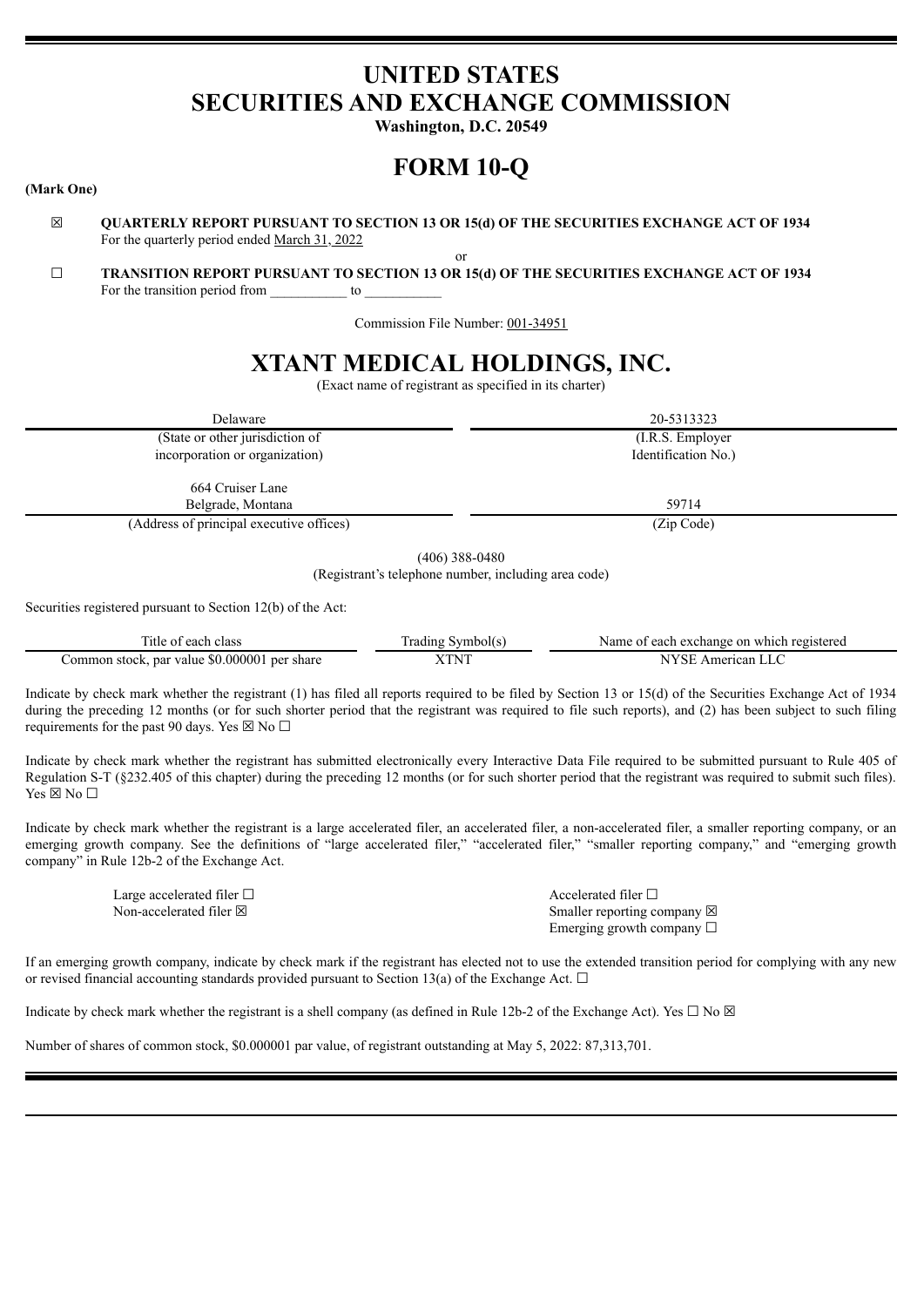## **XTANT MEDICAL HOLDINGS, INC. FORM 10-Q March 31, 2022**

## **TABLE OF CONTENTS**

**Page**

|                                                                                               | 1 agu |
|-----------------------------------------------------------------------------------------------|-------|
| <b>CAUTIONARY STATEMENT REGARDING FORWARD-LOOKING STATEMENTS</b>                              | 11    |
| PART I. FINANCIAL INFORMATION                                                                 |       |
| <b>ITEM 1. FINANCIAL STATEMENTS</b>                                                           |       |
| ITEM 2. MANAGEMENT'S DISCUSSION AND ANALYSIS OF FINANCIAL CONDITION AND RESULTS OF OPERATIONS | 13    |
| <u>ITEM 3. QUANTITATIVE AND QUALITATIVE DISCLOSURES ABOUT MARKET RISK</u>                     | 18    |
| <b>ITEM 4. CONTROLS AND PROCEDURES</b>                                                        | 18    |
| PART II. OTHER INFORMATION                                                                    | 19    |
| <b>ITEM 1. LEGAL PROCEEDINGS</b>                                                              | 19    |
| <b>ITEM 1A. RISK FACTORS</b>                                                                  | 19    |
| <b>ITEM 2. UNREGISTERED SALES OF EQUITY SECURITIES AND USE OF PROCEEDS</b>                    | 19    |
| <b>ITEM 3. DEFAULTS UPON SENIOR SECURITIES</b>                                                | 19    |
| <b>ITEM 4. MINE SAFETY DISCLOSURES</b>                                                        | 19    |
| <b>ITEM 5. OTHER INFORMATION</b>                                                              | 19    |
| <b>ITEM 6. EXHIBITS</b>                                                                       | 19    |
|                                                                                               |       |

This Quarterly Report on Form 10-Q contains certain forward-looking statements within the meaning of Section 27A of the Securities Act of 1933, as amended, and Section 21E of the Securities Exchange Act of 1934, as amended, and are subject to the safe harbor created by those sections. For more *information, see "Cautionary Statement Regarding Forward-Looking Statements."*

As used in this report, unless the context indicates another meaning, the terms "we," "us," "our," "Xtant," "Xtant Medical," and the "Company" mean Xtant Medical Holdings, Inc. and its wholly owned subsidiaries, Xtant Medical, Inc., Bacterin International, Inc., and X-spine Systems, Inc., all of which are consolidated on Xtant's condensed consolidated financial statements. All intercompany balances and transactions have been *eliminated in consolidation.*

We own various unregistered trademarks and service marks, including our corporate logo. Solely for convenience, the trademarks and trade names in this report are referred to without the ® and ™ symbols, but such references should not be construed as any indicator that the owner of such trademarks and trade names will not assert, to the fullest extent under applicable law, their rights thereto. We do not intend the use or display of other companies' trademarks and trade names to imply a relationship with, or endorsement or sponsorship of us by, any other companies.

We include our website address throughout this report for reference only. The information contained on or connected to our website is not *incorporated by reference into this report.*

i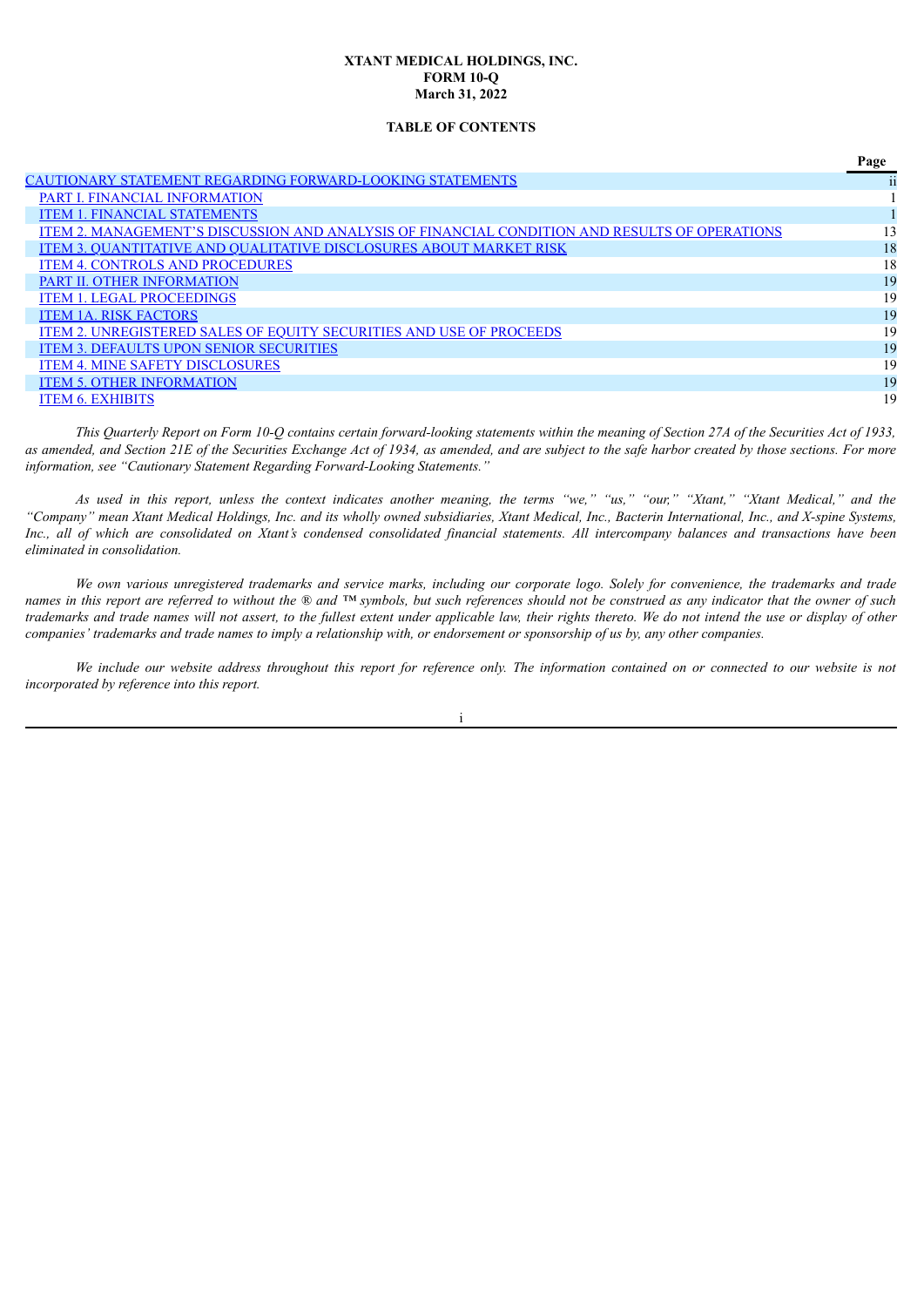#### CAUTIONARY STATEMENT REGARDING FORWARD-LOOKING STATEMENTS

<span id="page-2-0"></span>The statements contained in this Quarterly Report on Form 10-Q that are not purely historical are forward-looking statements within the meaning of the Private Securities Litigation Reform Act of 1995. Our forward-looking statements include, but are not limited to, statements regarding our "expectations," "hopes," "beliefs," "intentions," or "strategies" regarding the future. In addition, any statements that refer to projections, forecasts, or other characterizations of future events or circumstances, including any underlying assumptions, are forward-looking statements. The words "anticipate," "believe," "continue," "could," "estimate," "expect," "intend," "may," "might," "plan," "possible," "potential," "predict," "project," "should," and "would," as well as similar expressions, may identify forward-looking statements, but the absence of these words does not mean that a statement is not forward looking. Forward-looking statements in this Form 10-Q may include, for example, statements about the topics below and are subject to risks and uncertainties including without limitation those described below:

- the effect of the global novel strain of coronavirus (COVID-19) pandemic and current and future variants on our business, operating results and financial condition, including our revenues primarily as a result of the reduction in procedures in which our products are used and the disruption to our customers, distributors, independent sales representatives, contract manufacturers and suppliers, as well as the global economy, supply chain and financial and credit markets;
- the effect of labor and staffing shortages at hospitals and other medical facilities on the number of elective procedures in which our products are used and as a result our revenues, as well as global and local labor shortages and loss of personnel, which have adversely affected and may continue to adversely our ability to produce product to meet demand;
- the effect of inflation and supply chain disruptions, which could result in delayed product launches, lost revenue, higher costs, decreased profit margins, and other adverse effects on our business and operating results;
- our ability to increase or maintain revenue or return to pre-COVID-19 revenue levels within an acceptable time period or at all and possible future impairment charges to long-lived assets and goodwill and write-downs of excess inventory if unsuccessful;
- the ability of our sales personnel, including our independent sales agents and distributors, to achieve expected results;
- our ability to innovate, develop, introduce and market new products and technologies;
- our ability to remain competitive;
- our reliance on third party suppliers and manufacturers;
- our ability to attract, retain and engage qualified technical, sales and processing personnel and members of our management team, especially in light of a tight labor market and increasing cost of living in and around the Belgrade, Montana area;
- our dependence on and ability to retain and recruit independent sales agents and distributors and motivate and incentive them to sell our products, including in particular our dependence on key independent agents for a significant portion of our revenue;
- our ability to retain and expand our agreements with group purchasing organizations ("GPOs" and independent delivery networks ("IDNs") and sell products to members of such GPOs and IDNs;
- our ability and success in implementing key growth and process improvement initiatives designed to increase our production capacity, revenue and scale and risks associated with such growth and process improvement initiatives;

ii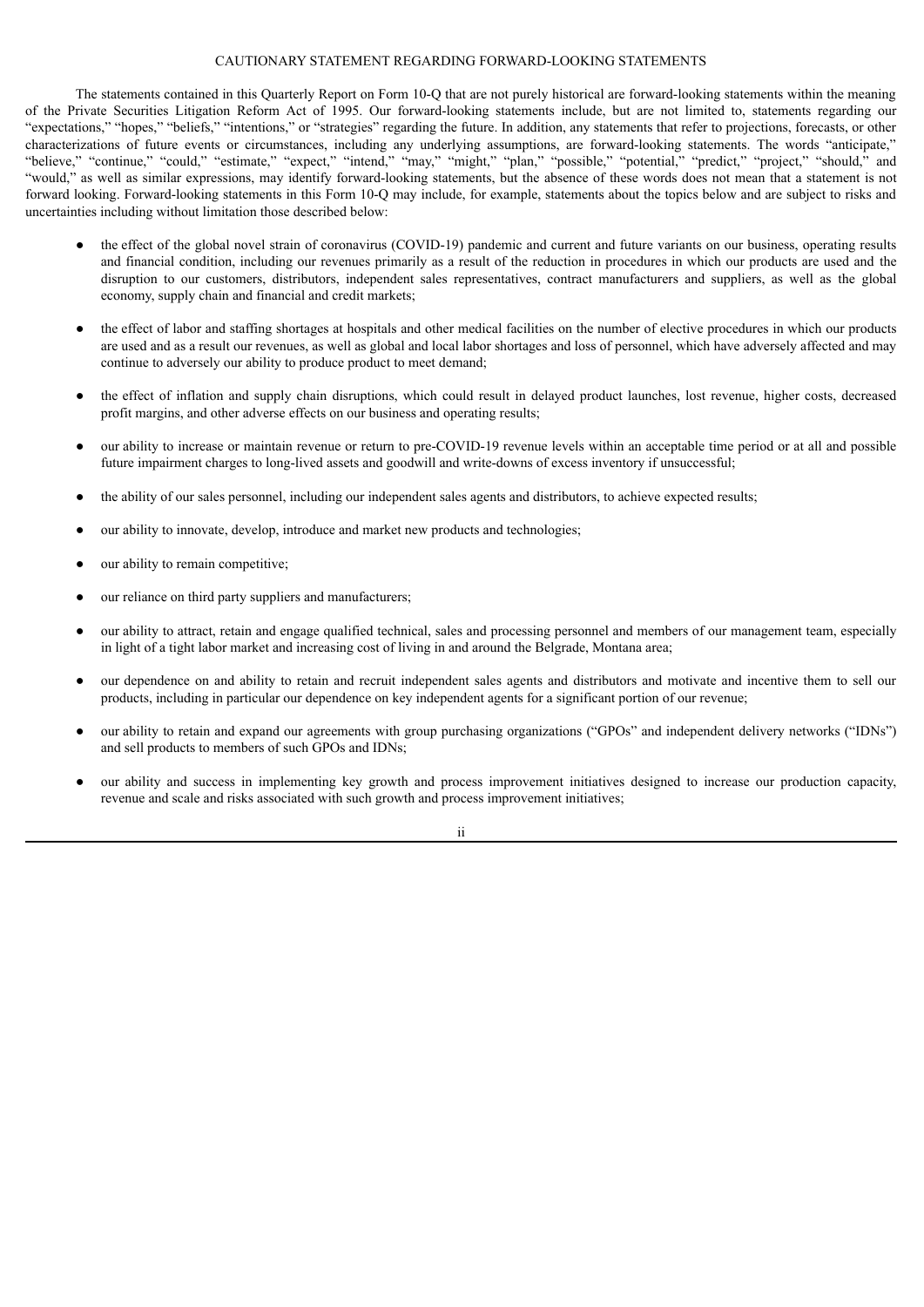- the effect of our private label and original equipment manufacturer ("OEM") business on our business and operating results and risks associated therewith, including fluctuations in our operating results and decreased profit margins;
- risks associated with and the effect of a shift in procedures using our products from hospitals to ambulatory surgical centers, which would put pressure on the price of our products and margins;
- our ability to obtain and maintain government and third-party coverage and reimbursement for our products;
- our ability to obtain and maintain regulatory approvals in the United States and abroad and the effect of government regulations and our compliance with government regulations;
- our ability to implement a new enterprise resource planning ("ERP") system anticipated beginning in mid-2022;
- our ability to successfully complete and integrate future business combinations or acquisitions;
- the effect of product liability claims and other litigation to which we may be subjected and product recalls and defects;
- our ability to remain accredited with the American Association of Tissue Banks and continue to obtain a sufficient number of donor cadavers for our products;
- our ability to obtain and protect our intellectual property and proprietary rights and operate without infringing the intellectual property rights of others;
- the availability of our facilities;
- our ability to service our debt and comply with the covenants in our credit agreements;
- our ability to maintain sufficient liquidity to fund our operations and obtain financing on reasonable terms when needed; and
- our ability to maintain our stock listing on the NYSE American Exchange.

The forward-looking statements contained in this Form 10-Q are based on our current expectations and beliefs concerning future developments and their potential effects on us. There can be no assurance that future developments affecting us will be those that we have anticipated. These forwardlooking statements involve a number of risks, uncertainties, or assumptions, many of which are beyond our control, which may cause actual results or performance to be materially different from those expressed or implied by these forward-looking statements. These risks and uncertainties include, but are not limited to, those factors described in the "*Risk Factors*" section of our Annual Report on Form 10-K for the year ended December 31, 2021 and this Form 10-Q.

Should one or more of these risks or uncertainties materialize, or should any of our assumptions prove incorrect, actual results may vary in material respects from those projected in these forward-looking statements. We undertake no obligation to update or revise any forward-looking statements, whether as a result of new information, future events, or otherwise, except as may be required under applicable securities laws.

iii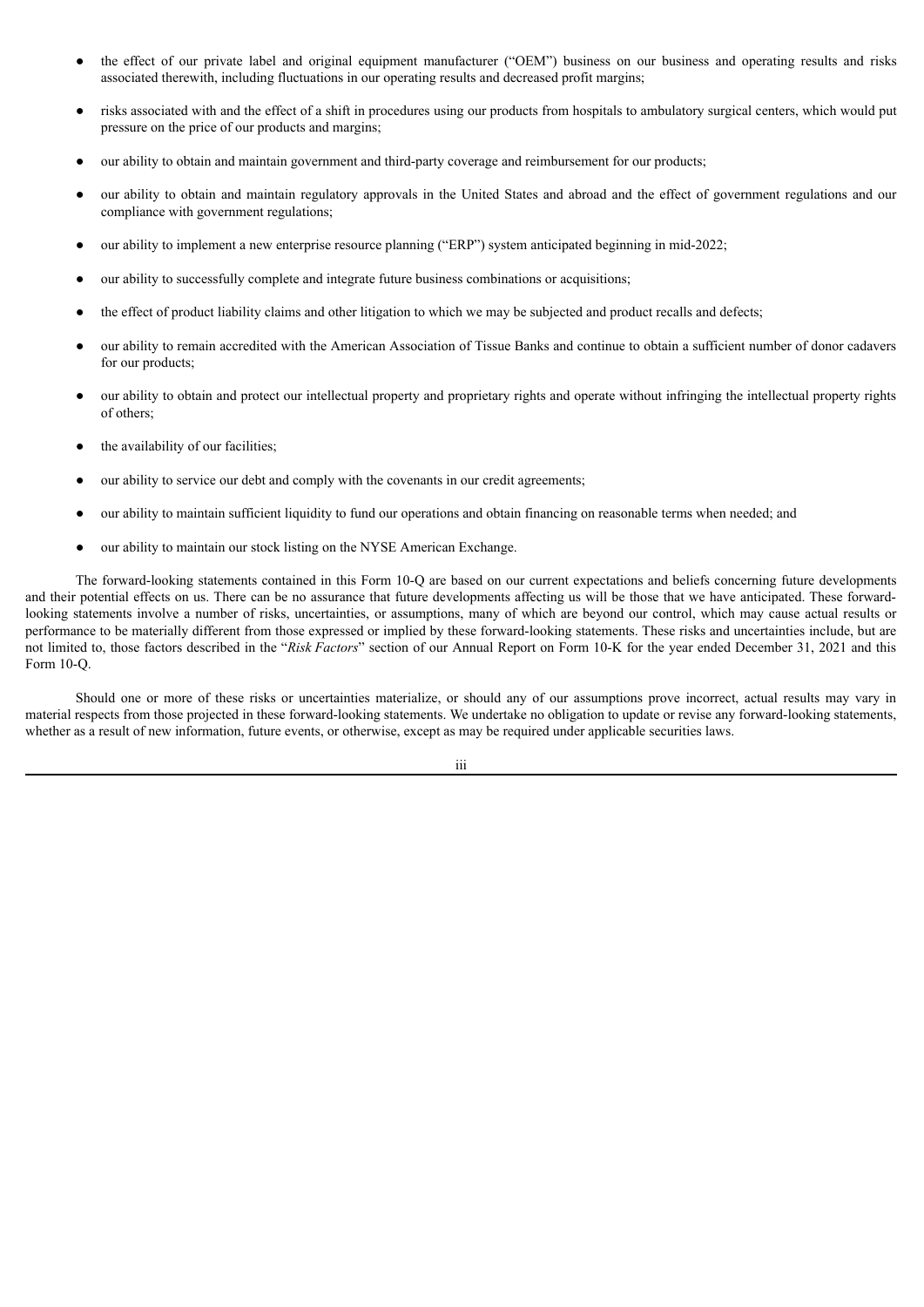# <span id="page-4-1"></span><span id="page-4-0"></span>**ITEM 1. FINANCIAL STATEMENTS**

# **XTANT MEDICAL HOLDINGS, INC. Condensed Consolidated Balance Sheets**

(In thousands, except number of shares and par value)

|                                                                                           |                          | As of<br>March 31, 2022<br>(Unaudited) | As of<br><b>December 31, 2021</b> |            |  |
|-------------------------------------------------------------------------------------------|--------------------------|----------------------------------------|-----------------------------------|------------|--|
| <b>ASSETS</b>                                                                             |                          |                                        |                                   |            |  |
| <b>Current Assets:</b>                                                                    |                          |                                        |                                   |            |  |
| Cash and cash equivalents                                                                 | $\mathbf{\hat{S}}$       | 16,848                                 | \$                                | 18,243     |  |
| Restricted cash                                                                           |                          | 123                                    |                                   | 144        |  |
| Trade accounts receivable, net of allowance for credit losses and doubtful accounts of    |                          |                                        |                                   |            |  |
| \$570 and \$552, respectively                                                             |                          | 7,545                                  |                                   | 7,154      |  |
| Inventories                                                                               |                          | 17,300                                 |                                   | 17,945     |  |
| Prepaid and other current assets                                                          |                          | 944                                    |                                   | 844        |  |
| Total current assets                                                                      |                          | 42,760                                 |                                   | 44,330     |  |
| Property and equipment, net                                                               |                          | 5,409                                  |                                   | 5,212      |  |
| Right-of-use asset, net                                                                   |                          | 1,146                                  |                                   | 1,258      |  |
| Other assets                                                                              |                          | 264                                    |                                   | 287        |  |
| Intangible assets, net                                                                    |                          | 386                                    |                                   | 400        |  |
| Goodwill                                                                                  |                          | 3,205                                  |                                   | 3,205      |  |
| <b>Total Assets</b>                                                                       | \$                       | 53,170                                 | \$                                | 54,692     |  |
|                                                                                           |                          |                                        |                                   |            |  |
| LIABILITIES & STOCKHOLDERS' EQUITY                                                        |                          |                                        |                                   |            |  |
| <b>Current Liabilities:</b>                                                               |                          |                                        |                                   |            |  |
| Accounts payable                                                                          | $\overline{\mathcal{S}}$ | 2,774                                  | \$                                | 2,615      |  |
| <b>Accrued liabilities</b>                                                                |                          | 4,345                                  |                                   | 4,349      |  |
| Current portion of lease liability                                                        |                          | 471                                    |                                   | 462        |  |
| Current portion of finance lease obligations                                              |                          | 31                                     |                                   | 31         |  |
| Line of credit                                                                            |                          | 3,607                                  |                                   | 3,620      |  |
| Total current liabilities                                                                 |                          | 11,228                                 |                                   | 11,077     |  |
| Long-term Liabilities:                                                                    |                          |                                        |                                   |            |  |
| Lease liability, net                                                                      |                          | 720                                    |                                   | 842        |  |
| Finance lease obligation, net                                                             |                          | 95                                     |                                   | 103        |  |
| Long-term debt, plus premium and less issuance cost                                       |                          | 11,844                                 |                                   | 11,787     |  |
| <b>Total Liabilities</b>                                                                  |                          | 23,887                                 |                                   | 23,809     |  |
| Commitments and Contingencies (note 11)                                                   |                          |                                        |                                   |            |  |
| Stockholders' Equity:                                                                     |                          |                                        |                                   |            |  |
| Preferred stock, \$0.000001 par value; 10,000,000 shares authorized; no shares issued and |                          |                                        |                                   |            |  |
| outstanding                                                                               |                          |                                        |                                   |            |  |
| Common stock, \$0.000001 par value; 300,000,000 shares authorized; 87,313,701 shares      |                          |                                        |                                   |            |  |
| issued and outstanding as of March 31, 2022 and 87,068,980 shares issued and outstanding  |                          |                                        |                                   |            |  |
| as of December 31, 2021                                                                   |                          |                                        |                                   |            |  |
| Additional paid-in capital                                                                |                          | 266,681                                |                                   | 266,068    |  |
| Accumulated deficit                                                                       |                          | (237, 398)                             |                                   | (235, 185) |  |
| Total Stockholders' Equity                                                                |                          | 29,283                                 |                                   | 30,883     |  |
| Total Liabilities & Stockholders' Equity                                                  | \$                       | 53,170                                 | \$                                | 54,692     |  |
|                                                                                           |                          |                                        |                                   |            |  |

See notes to unaudited condensed consolidated financial statements.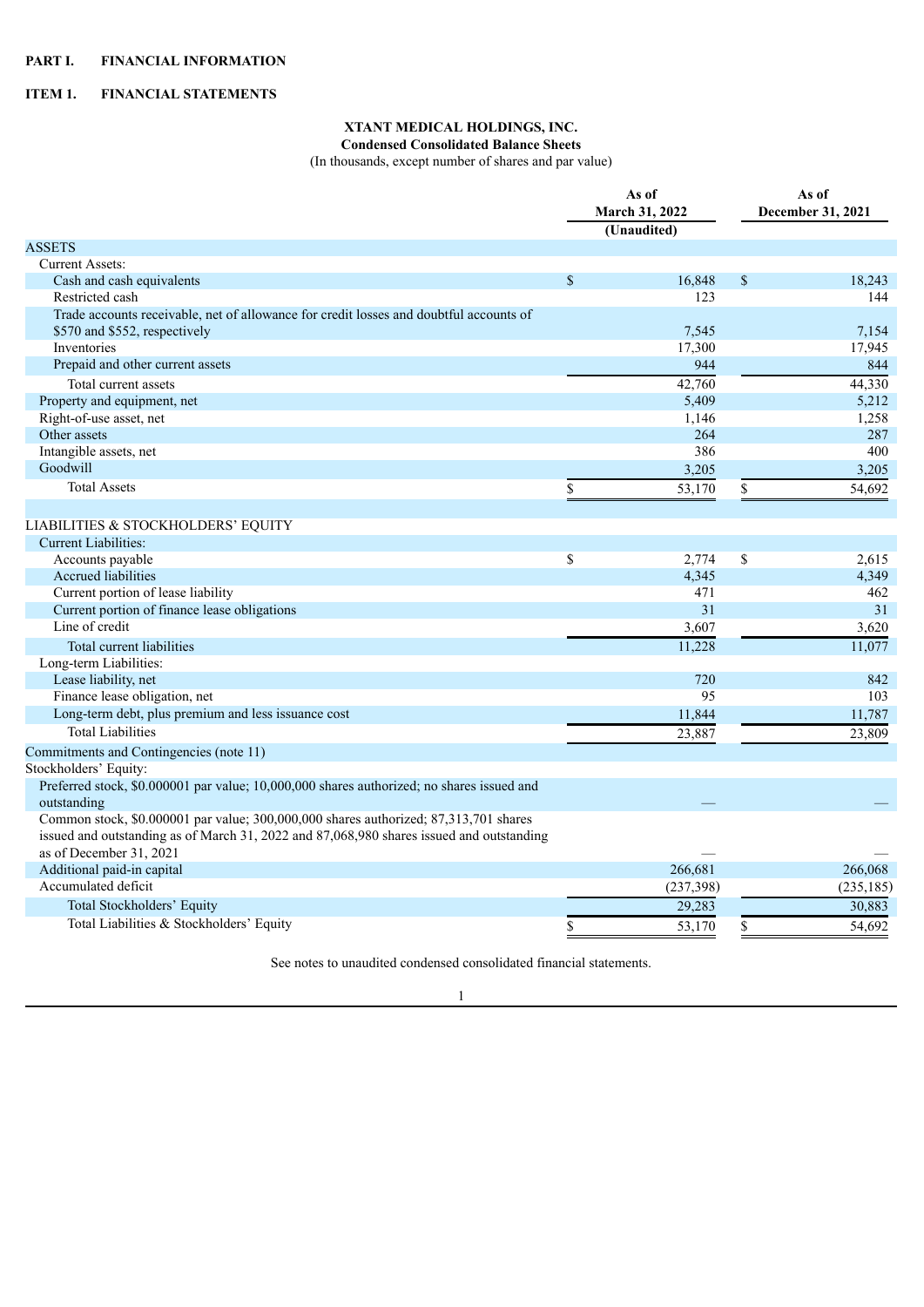# **XTANT MEDICAL HOLDINGS, INC. Condensed Consolidated Statements of Operations**

(Unaudited, in thousands, except number of shares and per share amounts)

|                                                            |                 | <b>Three Months Ended</b><br>March 31, |              |            |  |
|------------------------------------------------------------|-----------------|----------------------------------------|--------------|------------|--|
|                                                            |                 | 2022                                   |              | 2021       |  |
| Revenue                                                    |                 |                                        |              |            |  |
| Orthopedic product sales                                   | \$              | 12,950                                 | \$           | 12,509     |  |
| Other revenue                                              |                 | 9                                      |              | 33         |  |
| <b>Total Revenue</b>                                       |                 | 12,959                                 |              | 12,542     |  |
| Cost of sales                                              |                 | 5,399                                  |              | 4,451      |  |
| <b>Gross Profit</b>                                        |                 | 7,560                                  |              | 8,091      |  |
| <b>Operating Expenses</b>                                  |                 |                                        |              |            |  |
| General and administrative                                 |                 | 3,969                                  |              | 3,027      |  |
| Sales and marketing                                        |                 | 5,209                                  |              | 4,855      |  |
| Research and development                                   |                 | 213                                    |              | 214        |  |
| <b>Total Operating Expenses</b>                            |                 | 9,391                                  |              | 8,096      |  |
| Loss from Operations                                       |                 | (1, 831)                               |              | (5)        |  |
| Other Expense                                              |                 |                                        |              |            |  |
| Interest expense                                           |                 | (359)                                  |              | (1)        |  |
| <b>Total Other Expense</b>                                 |                 | (359)                                  |              | (1)        |  |
| Net Loss from Operations Before Provision for Income Taxes |                 | (2,190)                                |              | (6)        |  |
| Provision for Income Taxes Current and Deferred            |                 | (23)                                   |              | (23)       |  |
| Net Loss                                                   | \$              | (2,213)                                | \$           | (29)       |  |
| Net Loss Per Share:                                        |                 |                                        |              |            |  |
| <b>Basic</b>                                               | $\mathbb{S}$    | (0.03)                                 | $\mathbb{S}$ | (0.00)     |  |
| <b>Dilutive</b>                                            | $\overline{\$}$ | (0.03)                                 | \$           | (0.00)     |  |
| Shares used in the computation:                            |                 |                                        |              |            |  |
| <b>Basic</b>                                               |                 | 87, 191, 341                           |              | 81,248,875 |  |
| Dilutive                                                   |                 | 87,191,341                             |              | 81,248,875 |  |

See notes to unaudited condensed consolidated financial statements.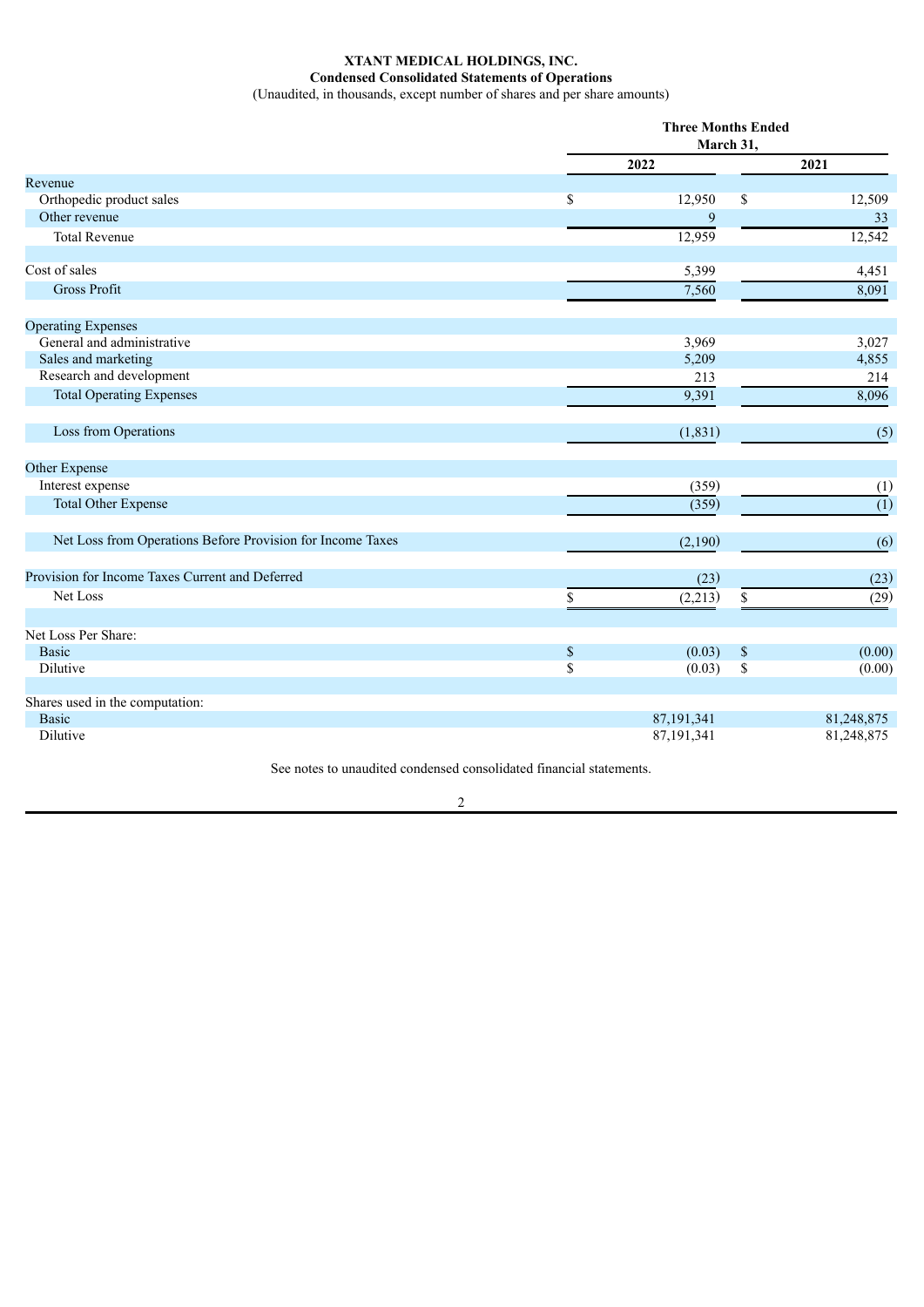## **XTANT MEDICAL HOLDINGS, INC. Condensed Consolidated Statements of Equity** (Unaudited, in thousands, except number of shares)

# **STOCKHOLDERS' EQUITY – THREE MONTHS ENDED MARCH 31**

|                                                    |                     |    |        |          | <b>Additional</b> |          |                |               | <b>Total</b> |
|----------------------------------------------------|---------------------|----|--------|----------|-------------------|----------|----------------|---------------|--------------|
|                                                    | <b>Common Stock</b> |    |        | Paid-In- |                   | Retained |                | Stockholders' |              |
|                                                    | <b>Shares</b>       |    | Amount |          | Capital           |          | <b>Deficit</b> |               | Equity       |
| Balance at December 31, 2020                       | 77,573,680          | \$ |        | \$       | 244,850           | S        | (230, 336)     |               | 14,514       |
| Private placement of common stock, net of issuance |                     |    |        |          |                   |          |                |               |              |
| $costs$ of \$1,926                                 | 8,888,890           |    |        |          | 12,831            |          |                |               | 12,831       |
| Warrants issued in connection with the private     |                     |    |        |          |                   |          |                |               |              |
| placement                                          |                     |    |        |          | 5,243             |          |                |               | 5,243        |
| Warrants issued in connection with the private     |                     |    |        |          |                   |          |                |               |              |
| placement to placement agents                      |                     |    |        |          | 351               |          |                |               | 351          |
| Common stock issued on vesting of restricted stock |                     |    |        |          |                   |          |                |               |              |
| units                                              | 244,716             |    |        |          |                   |          |                |               |              |
| Stock-based compensation                           |                     |    |        |          | 456               |          |                |               | 456          |
| Net loss                                           |                     |    |        |          |                   |          | (29)           |               | (29)         |
| Balance at March 31, 2021                          | 86,707,286          |    |        |          | 263,731           |          | (230, 365)     |               | 33,366       |
|                                                    |                     |    |        |          |                   |          |                |               |              |
| Balance at December 31,2021                        | 87,068,980          | \$ |        | \$       | 266,068           | \$       | (235, 185)     | \$            | 30,883       |
| Common stock issued on vesting of restricted stock |                     |    |        |          |                   |          |                |               |              |
| units                                              | 244,721             |    |        |          |                   |          |                |               |              |
| Stock-based compensation                           |                     |    |        |          | 613               |          |                |               | 613          |
| Net loss                                           |                     |    |        |          |                   |          | (2,213)        |               | (2,213)      |
| Balance at March 31, 2022                          | 87, 313, 701        |    |        |          | 266,681           |          | (237,398)      |               | 29,283       |

See notes to unaudited condensed consolidated financial statements.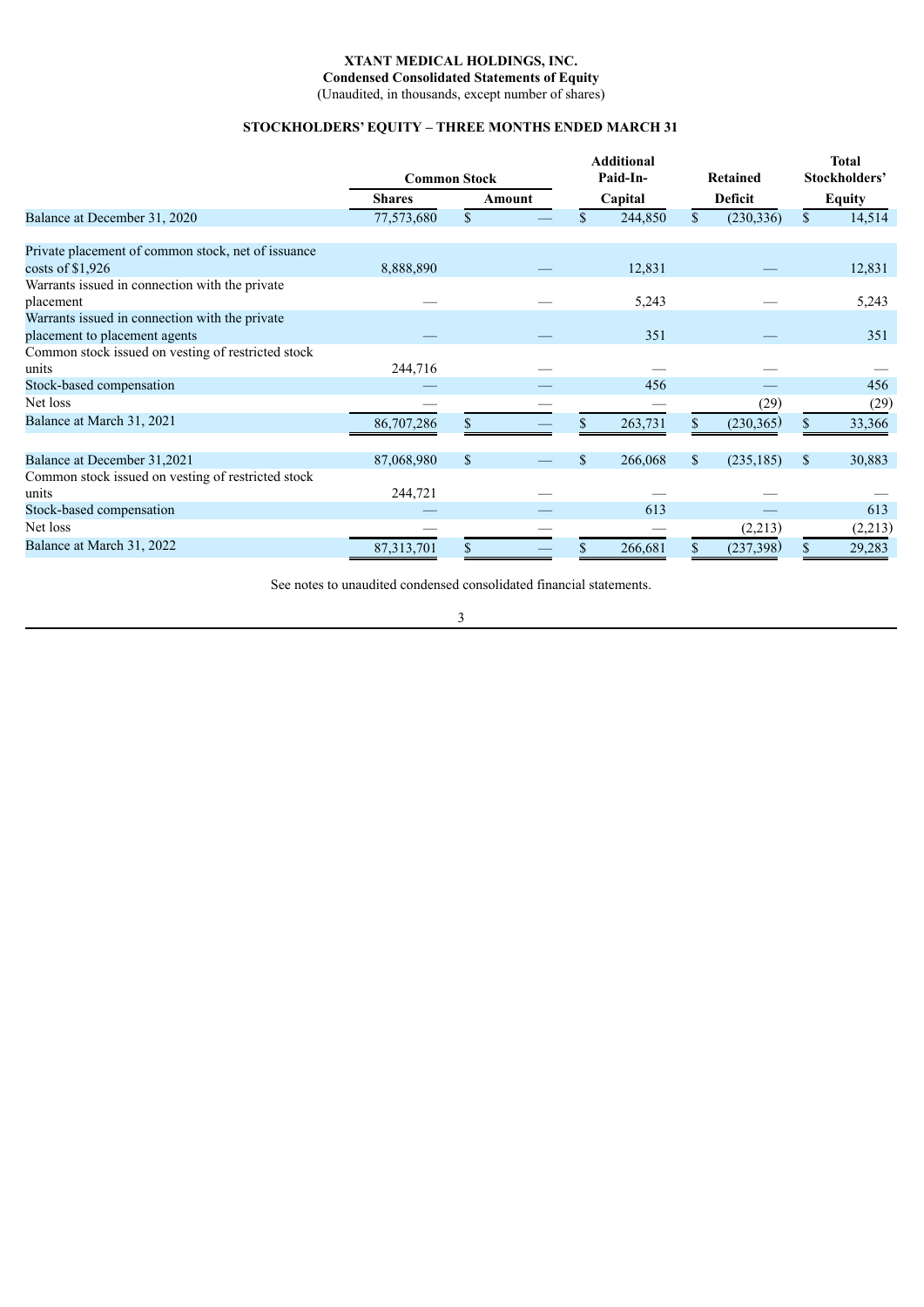# **XTANT MEDICAL HOLDINGS, INC. Condensed Consolidated Statements of Cash Flows** (Unaudited, in thousands)

|                                                                                           | <b>Three Months Ended</b><br>March 31, |                   |    |                |
|-------------------------------------------------------------------------------------------|----------------------------------------|-------------------|----|----------------|
|                                                                                           |                                        | 2022              |    | 2021           |
| Operating activities:                                                                     |                                        |                   |    |                |
| Net loss                                                                                  | \$                                     | (2,213)           | \$ | (29)           |
| Adjustments to reconcile net loss to net cash provided by (used in) operating activities: |                                        |                   |    |                |
| Depreciation and amortization                                                             |                                        | 281               |    | 375            |
| Gain on disposal of fixed assets                                                          |                                        | (73)              |    | (32)           |
| Non-cash interest                                                                         |                                        | 58                |    |                |
| Non-cash rent                                                                             |                                        | $\equiv$          |    | $\overline{3}$ |
| Stock-based compensation                                                                  |                                        | 613               |    | 456            |
| Provision for reserve on accounts receivable                                              |                                        | 191               |    | (63)           |
| Provision for excess and obsolete inventory                                               |                                        | 318               |    | 150            |
| Changes in operating assets and liabilities:                                              |                                        |                   |    |                |
| Accounts receivable                                                                       |                                        | (582)             |    | (83)           |
| <b>Inventories</b>                                                                        |                                        | 327               |    | (383)          |
| Prepaid and other assets                                                                  |                                        | (78)              |    | (349)          |
| Accounts payable                                                                          |                                        | 159               |    | (459)          |
| <b>Accrued liabilities</b>                                                                |                                        | (5)               |    | (893)          |
| Net cash used in operating activities                                                     |                                        | (1,004)           |    | (1,307)        |
| Investing activities:                                                                     |                                        |                   |    |                |
| Purchases of property and equipment and intangible assets                                 |                                        | (484)             |    | (542)          |
| Proceeds from sale of fixed assets                                                        |                                        | 93                |    | 59             |
| Net cash used in investing activities                                                     |                                        | (391)             |    | (483)          |
|                                                                                           |                                        |                   |    |                |
| Financing activities:                                                                     |                                        |                   |    |                |
| Payments on financing leases                                                              |                                        | (8)               |    | (25)           |
| Payments on long-term debt                                                                |                                        |                   |    | (308)          |
| Borrowings on line of credit                                                              |                                        | 12,316            |    |                |
| Repayments on line of credit                                                              |                                        | (12, 329)         |    |                |
| Proceeds from private placement, net of cash issuance costs                               |                                        |                   |    | 18,425         |
| Net cash (used in) provided by financing activities                                       |                                        | $\overline{(21)}$ |    | 18,092         |
| Net change in cash and cash equivalents and restricted cash                               |                                        | (1, 416)          |    | 16,302         |
| Cash and cash equivalents and restricted cash at beginning of period                      |                                        | 18,387            |    | 2,341          |
| Cash and cash equivalents and restricted cash at end of period                            |                                        |                   |    |                |
|                                                                                           | \$                                     | 16,971            | \$ | 18,643         |
| Reconciliation of cash and cash equivalents and restricted cash reported in the condensed |                                        |                   |    |                |
| consolidated balance sheets                                                               |                                        |                   |    |                |
| Cash and cash equivalents                                                                 | \$                                     | 16,848            | \$ | 18,643         |
| Restricted cash                                                                           |                                        | 123               |    |                |
|                                                                                           | \$                                     | 16,971            | \$ | 18,643         |
|                                                                                           |                                        |                   |    |                |

See notes to unaudited condensed consolidated financial statements.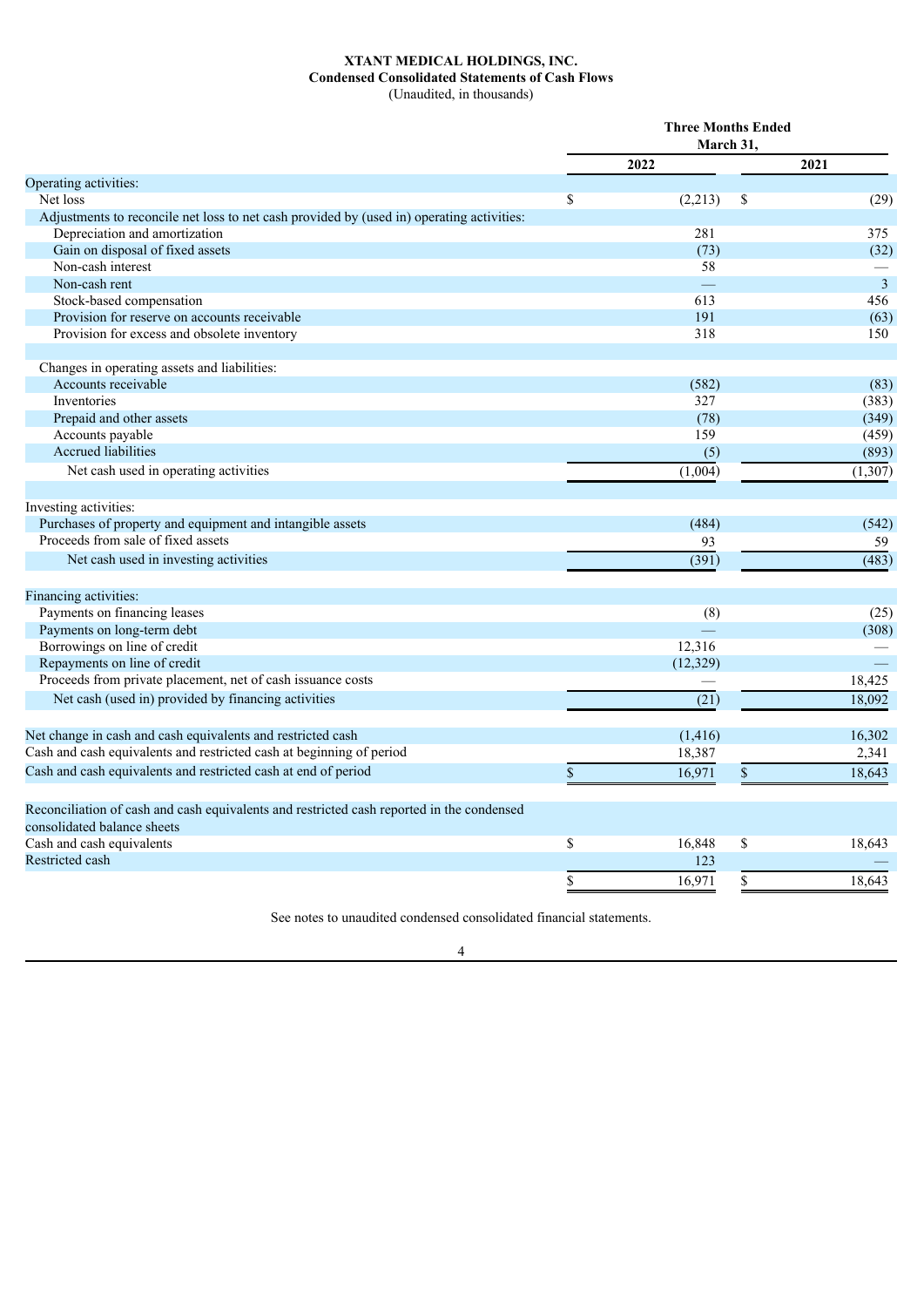#### **Notes to Unaudited Condensed Consolidated Financial Statements**

#### **(1) Business Description, Basis of Presentation and Summary of Significant Accounting Policies**

#### **Business Description and Basis of Presentation**

The accompanying condensed consolidated financial statements include the accounts of Xtant Medical Holdings, Inc. ("Xtant"), a Delaware corporation, and its wholly owned subsidiaries, Xtant Medical, Inc. ("Xtant Medical"), a Delaware corporation, Bacterin International, Inc. ("Bacterin"), a Nevada corporation, and X-spine Systems, Inc. ("X-spine"), an Ohio corporation (Xtant, Xtant Medical, Bacterin, and X-spine are jointly referred to herein as the "Company" or sometimes "we," "our," or "us"). All intercompany balances and transactions have been eliminated in consolidation.

Xtant is a global medical technology company focused on the design, development, and commercialization of a comprehensive portfolio of orthobiologics and spinal implant systems to facilitate spinal fusion in complex spine, deformity, and degenerative procedures.

Since March 2020, the COVID-19 pandemic has caused business closures, severe travel restrictions and implementation of social distancing measures. At the onset of and throughout various times during the COVID-19 pandemic, hospitals and other medical facilities cancelled or deferred elective procedures, diverted resources to patients suffering from infections and limited access for non-patients, including our direct and indirect sales representatives. Because of the COVID-19 pandemic, surgeons and their patients have been, and may continue to be, required, or are choosing, to defer procedures in which our products otherwise would be used, and many facilities that specialize in the procedures in which our products otherwise would be used have experienced temporary closures or reduced operating hours. These circumstances have negatively impacted, and may continue to negatively impact, the ability of our employees, independent sales representatives and distributors to effectively market and sell our products, which has had and will likely continue to have a material adverse effect on our revenues.

The accompanying condensed consolidated balance sheet as of December 31, 2021, which has been derived from audited financial statements, and the unaudited interim condensed consolidated financial statements have been prepared in accordance with accounting principles generally accepted in the United States of America. They do not include all disclosures required by generally accepted accounting principles for annual consolidated financial statements, but in the opinion of management include all adjustments, consisting only of normal recurring items, necessary for a fair presentation.

Interim results are not necessarily indicative of results that may be achieved in the future for the full year ending December 31, 2022.

These condensed consolidated financial statements should be read in conjunction with the consolidated financial statements and notes thereto, which are included in Xtant's Annual Report on Form 10-K for the year ended December 31, 2021. The accounting policies set forth in those annual consolidated financial statements are the same as the accounting policies utilized in the preparation of these condensed consolidated financial statements, except as modified for appropriate interim consolidated financial statement presentation.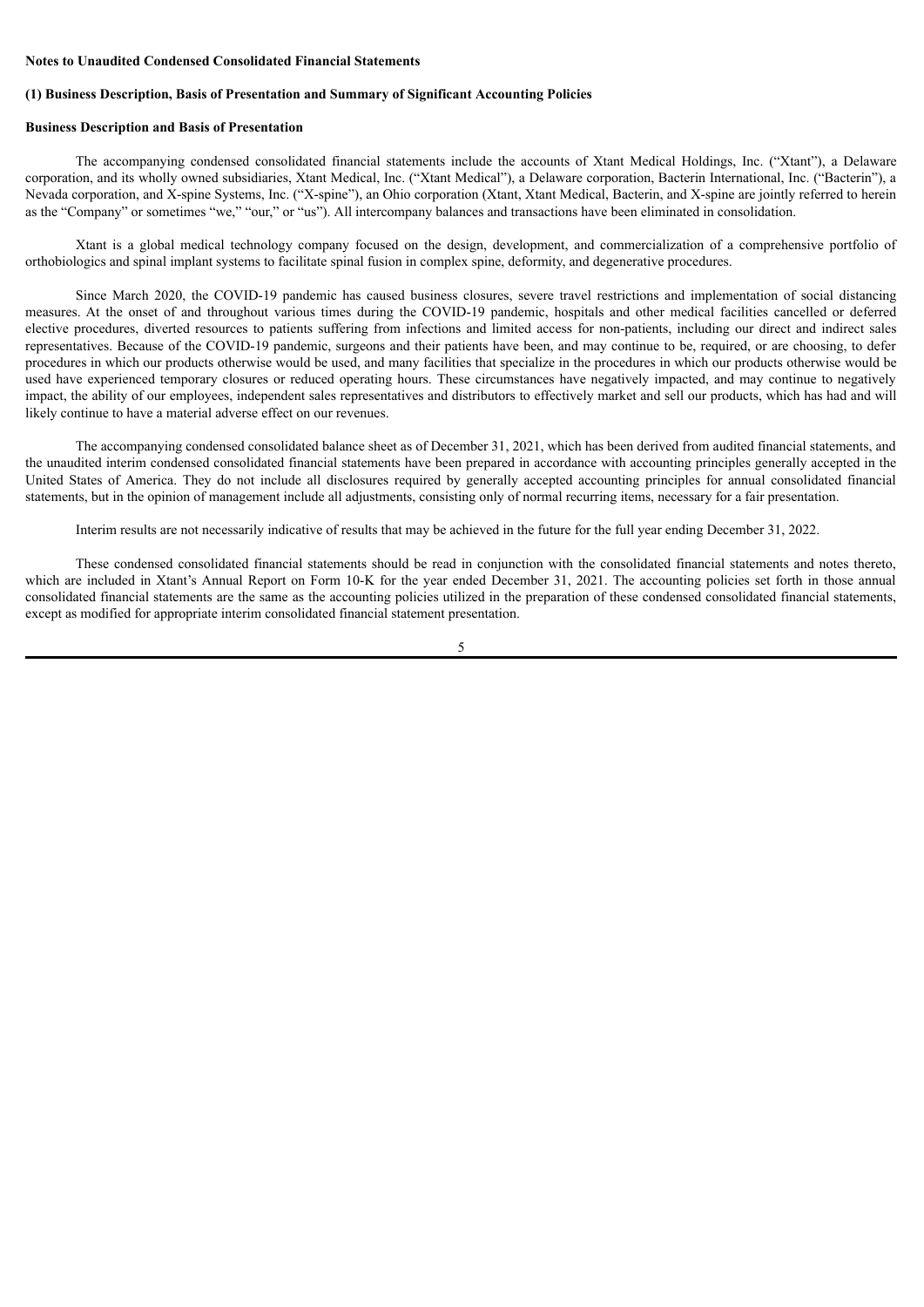#### **Use of Estimates**

The preparation of the condensed consolidated financial statements requires management of the Company to make a number of estimates and assumptions relating to the reported amount of assets and liabilities and the disclosure of contingent assets and liabilities at the date of the condensed consolidated financial statements and the reported amounts of revenue and expenses during the period. Significant estimates include the carrying amount of property and equipment, goodwill, and intangible assets and liabilities; valuation allowances for trade receivables, inventory and deferred income tax assets and liabilities; current and long-term lease obligations and corresponding right-of-use asset; and estimates for the fair value of long-term debt, stock options and other equity awards upon which the Company determines stock-based compensation expense. Actual results could differ from those estimates.

#### **Restricted Cash**

Cash and cash equivalents classified as restricted cash on our condensed consolidated balance sheets are restricted as to withdrawal or use under the terms of certain credit agreements. The September 30, 2021 balance included lockbox deposits that are temporarily restricted due to timing at the period end. The lockbox deposits are applied against our line of credit the next business day.

#### **Long-Lived Assets**

The Company reviews its long-lived assets for impairment whenever events or changes in circumstances indicate that the carrying amount of the asset may not be recovered. No impairments of long-lived assets were recorded for the three months ended March 31, 2022 and 2021.

#### **Goodwill**

Goodwill represents the excess of costs over fair value of assets of businesses acquired. Goodwill and intangible assets acquired in a purchase business combination and determined to have indefinite useful lives are not amortized. Instead, they are tested for impairment at least annually, and whenever events or circumstances indicate, the carrying amount of the asset may not be recoverable. No impairments of goodwill were recorded for the three months ended March 31, 2022 and 2021.

#### **Net Loss Per Share**

Basic net loss per share is computed by dividing net loss by the weighted average number of shares of common stock outstanding. Shares issued during the period and shares reacquired during the period are weighted for the portion of the period that they were outstanding. Diluted net loss per share is computed in a manner consistent with that of basic earnings per share while giving effect to all potentially dilutive shares of common stock outstanding during the period, which include the assumed exercise of stock options and warrants using the treasury stock method. Diluted net loss per share was the same as basic net loss per share for the three months ended March 31, 2022 and 2021, as shares issuable upon the exercise of stock options and warrants were anti-dilutive as a result of the net losses incurred for those periods. Our diluted earnings per share is the same as basic earnings per share, as the effects of including 12,689,739 and 11,982,139 outstanding stock options, restricted stock units and warrants for the three months ended March 31, 2022 and 2021, respectively, are anti-dilutive.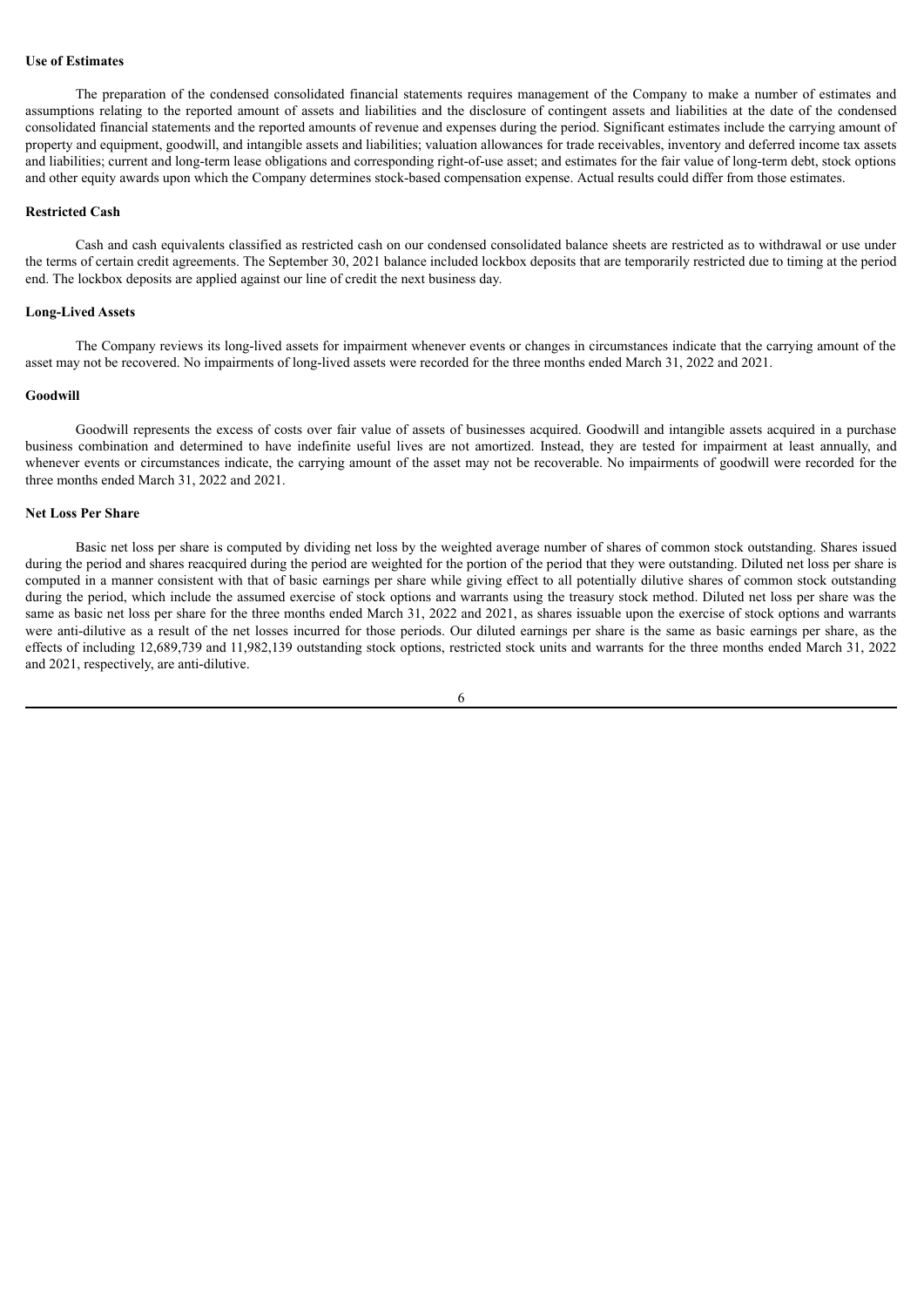#### **Fair Value of Financial Instruments**

The carrying values of financial instruments, including trade accounts receivable, accounts payable, accrued liabilities and long-term debt, approximate their fair values based on terms and related interest rates.

#### **(2) Revenue**

In the United States, we generate most of our revenue from independent commissioned sales agents. We consign our orthobiologics products to hospitals and consign or loan our spinal implant sets to the independent sales agents. The spinal implant sets typically contain the instruments, disposables, and spinal implants required to complete a surgery. Consigned sets are managed by the sales agent to service hospitals that are high volume users for multiple procedures.

We ship replacement inventory to independent sales agents to replace the consigned inventory used in surgeries. Loaned sets are returned to the Company's distribution center, replenished, and made available to sales agents for the next surgical procedure.

For each surgical procedure, the sales agent reports use of the product by the hospital and, as soon as practicable thereafter, ensures that the hospital provides a purchase order to the Company. Upon receipt of the hospital purchase order, the Company invoices the hospital, and revenue is recognized in the proper period. Additionally, the Company sells product directly to domestic and international stocking resellers and private label resellers. Upon receipt and acceptance of a purchase order from a stocking reseller, the Company ships product and invoices the reseller. The Company recognizes revenue when control of the promised goods is transferred to the customer, in an amount that reflects the consideration the Company expects to collect in exchange for those goods or services. There is generally no customer acceptance or other condition that prevents the Company from recognizing revenue in accordance with the delivery terms for these sales transactions.

The Company operates in one reportable segment with our net revenue derived primarily from the sale of orthobiologics and spinal implant products across North America, Europe, Asia Pacific, and Latin America. Sales are reported net of returns. The following table presents revenues from these product lines for the three months ended March 31, 2022 and 2021 (in thousands):

|                | <b>Three Months</b><br>Ended<br><b>March 31, 2022</b> | Percentage of<br><b>Total Revenue</b> | <b>Three Months</b><br>Ended<br><b>March 31, 2021</b> | Percentage of<br><b>Total Revenue</b> |
|----------------|-------------------------------------------------------|---------------------------------------|-------------------------------------------------------|---------------------------------------|
| Orthobiologics | 10,166                                                | 78%                                   | 9,011                                                 | 72%                                   |
| Spinal implant | 2,784                                                 | 22%                                   | 3,498                                                 | 28%                                   |
| Other revenue  |                                                       | $0\%$                                 | 33                                                    | $0\%$                                 |
| Total revenue  | \$12,959                                              | $100\%$                               | 12,542                                                | $100\%$                               |

#### **(3) Receivables**

The Company's provision for current expected credit loss is determined based on historical collection experience adjusted for current economic conditions affecting collectability. Actual customer collections could differ from estimates. Account balances are charged to the allowance after all means of collection have been exhausted and the potential for recovery is considered remote. Provisions to the allowance for credit losses are charged to expense. Activity within the allowance for credit losses was as follows for the three months ended March 31, 2022 and 2021 (in thousands):

|                                              | <b>March 31, 2022</b> |       |  | <b>March 31, 2021</b> |  |  |
|----------------------------------------------|-----------------------|-------|--|-----------------------|--|--|
| Balance at January 1                         |                       | 552   |  | 653                   |  |  |
| Provision for current expected credit losses |                       | 191   |  | (63)                  |  |  |
| Write-offs charged against allowance         |                       | (173) |  | (36)                  |  |  |
| Balance at March 31                          |                       | 570   |  | 554                   |  |  |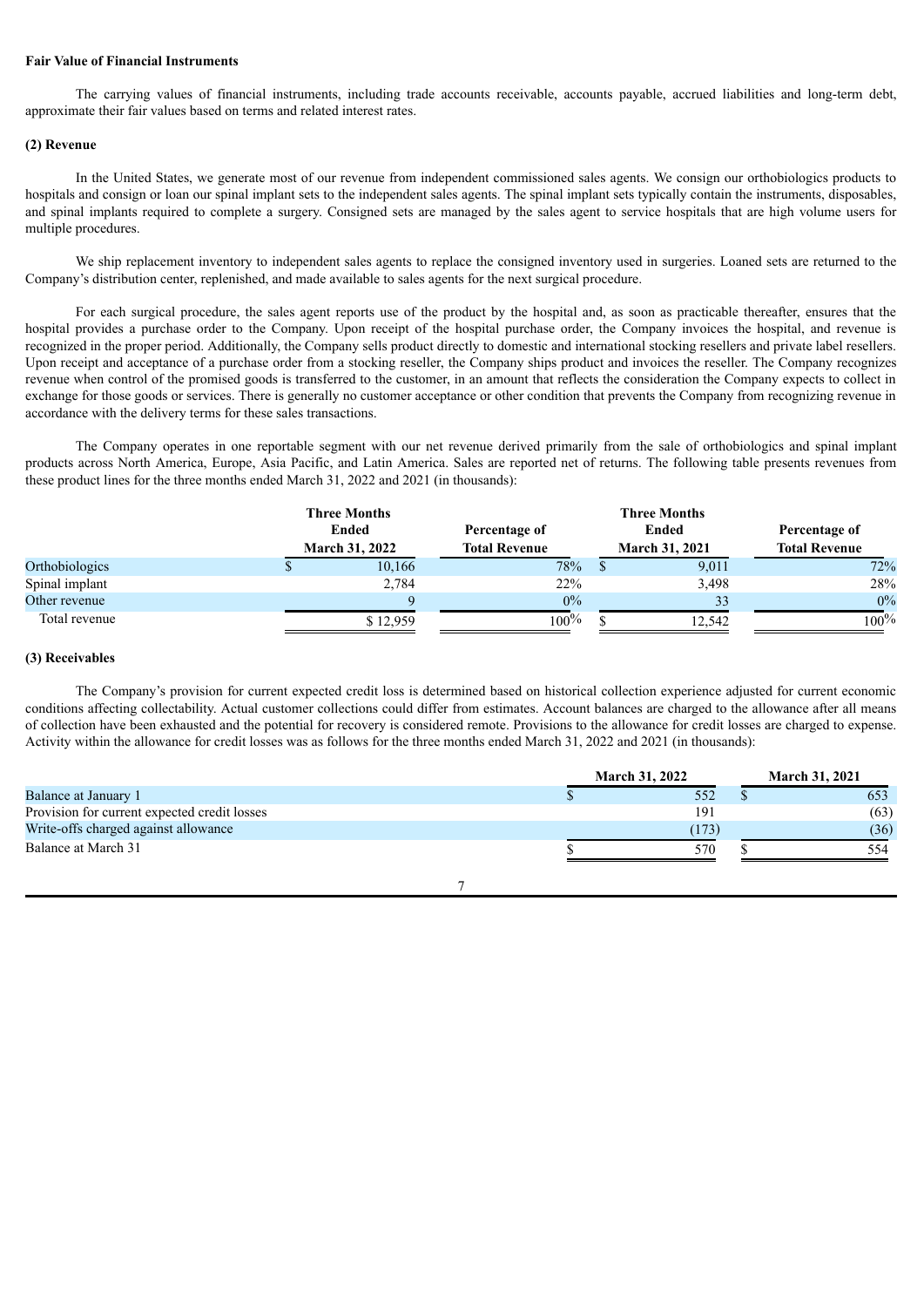# **(4) Inventories**

Inventories consist of the following (in thousands):

|                 | <b>March 31, 2022</b> |        |  | December 31, 2021 |
|-----------------|-----------------------|--------|--|-------------------|
| Raw materials   |                       | 5,293  |  | 5,613             |
| Work in process |                       | 755    |  | 571               |
| Finished goods  |                       | 11.252 |  | 11.761            |
| Total           |                       | 17.300 |  | 17,945            |

# **(5) Property and Equipment, Net**

Property and equipment, net are as follows (in thousands):

|                                | <b>March 31, 2022</b> |           |  | December 31, 2021 |  |  |
|--------------------------------|-----------------------|-----------|--|-------------------|--|--|
| Equipment                      |                       | 5,952     |  | 5,541             |  |  |
| Computer equipment             |                       | 869       |  | 828               |  |  |
| Computer software              |                       | 490       |  | 490               |  |  |
| Furniture and fixtures         |                       | 94        |  | 94                |  |  |
| Leasehold improvements         |                       | 3.994     |  | 3,994             |  |  |
| Surgical instruments           |                       | 11,383    |  | 11,424            |  |  |
| Other                          |                       | 10        |  | 10                |  |  |
| Total cost                     |                       | 22,792    |  | 22,381            |  |  |
| Less: accumulated depreciation |                       | (17, 383) |  | (17,169)          |  |  |
| Property and equipment, net    |                       | 5,409     |  | 5,212             |  |  |

Depreciation expense related to property and equipment, including property under finance leases, for the first three months of 2022 and 2021 was \$0.3 million and \$0.4 million, respectively.

# **(6) Intangible Assets**

The following table sets forth information regarding intangible assets (in thousands):

|                          | <b>March 31, 2022</b> | <b>December 31, 2021</b> |
|--------------------------|-----------------------|--------------------------|
| Patents                  | 847                   | 847                      |
| Accumulated amortization | (461)                 | (447)                    |
| Intangible assets, net   | 386                   | 400                      |

# **(7) Accrued Liabilities**

Accrued liabilities consist of the following (in thousands):

|                                       |       | <b>March 31, 2022</b> |       | <b>December 31, 2021</b> |
|---------------------------------------|-------|-----------------------|-------|--------------------------|
| Cash compensation/commissions payable |       | 3,321                 |       | 3,184                    |
| Other accrued liabilities             |       | .024                  |       | .165                     |
| Accrued liabilities                   | 4.345 |                       | 4.349 |                          |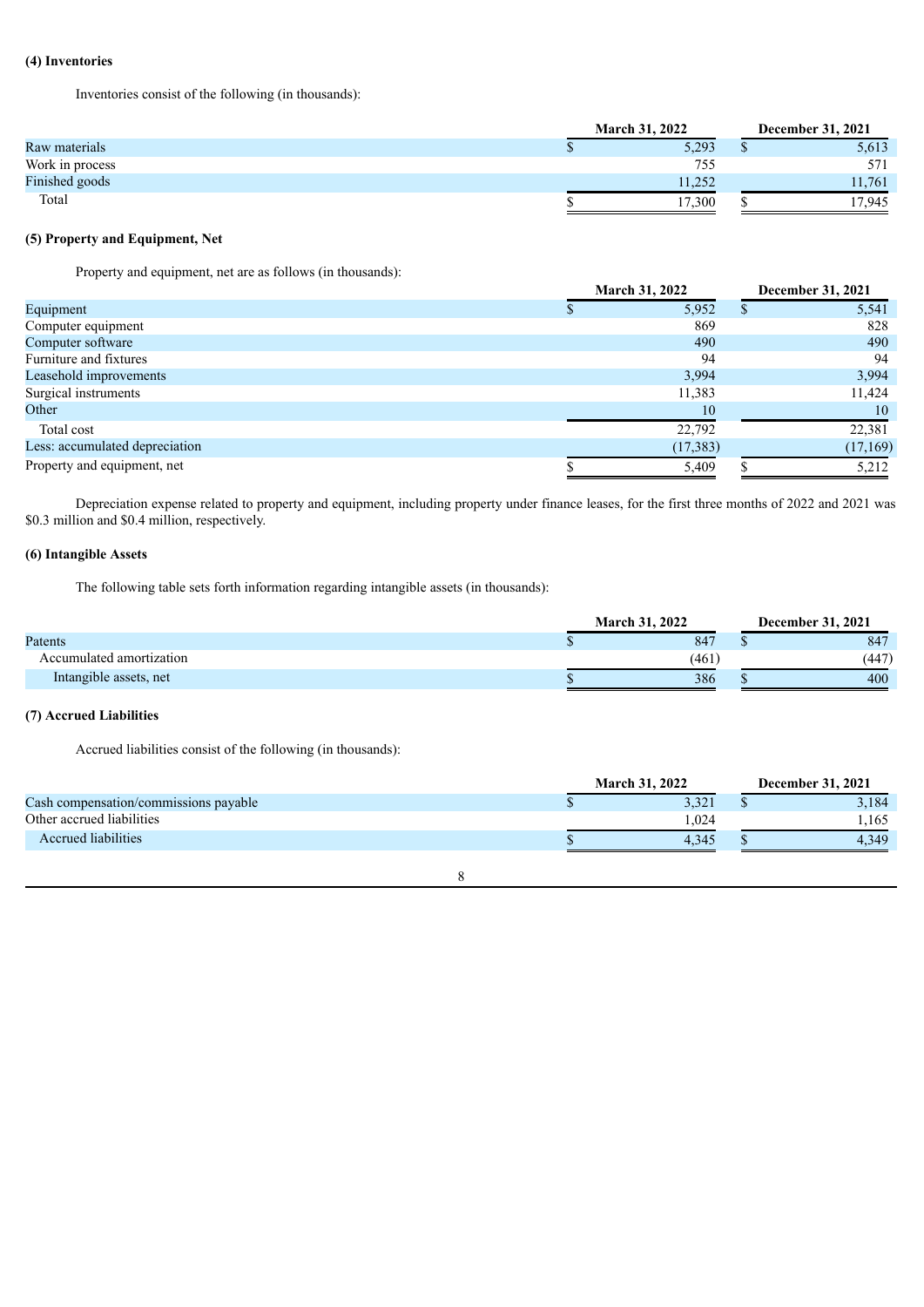Long-term debt consists of the following (in thousands):

|                                       | <b>March 31, 2022</b> | <b>December 31, 2021</b> |
|---------------------------------------|-----------------------|--------------------------|
| Amounts due under term loan           | 12,000                | 12,000                   |
| Accrued end-of-term payments          | l 15                  |                          |
| Less: unamortized debt issuance costs | (271)                 | (296)                    |
| Long-term debt, less issuance costs   | 1.844                 | 11.787                   |

On March 7, 2022, the Company's term loan agreement and revolving credit agreement were amended to, among other things, (i) provide for a waiver of compliance with respect to the Company's minimum adjusted EBITDA requirement if and so long as the Company's liquidity (as specifically defined in the term loan agreement and revolving credit agreement) is in excess of \$14 million and there is not otherwise an event of default under the term loan agreement and revolving credit agreement, commencing March 31, 2022, and (ii) re-set the date certain fees payable in connection with optional prepayments are determined to the date the amendment was executed and consequently extend such fees' original expiration. In addition, the final payment fees associated with the term loan were increased by 25 basis points.

The effective rate of the term loan, inclusive of amortization of debt issuance costs and accretion of the final payment, was 9.96% as of March 31, 2022. The effective rate of the revolving credit agreement was 5.5% as of March 31, 2022. As of March 31, 2022, the Company had \$3.5 million available under the revolving credit agreement.

#### **(9) Stock-Based Compensation**

Stock option activity, including options granted under the Xtant Medical Holdings, Inc. 2018 Equity Incentive Plan, as amended (the "2018 Plan"), and the Amended and Restated Xtant Medical Equity Incentive Plan and options granted to new hires to purchase shares of our common stock outside of any stockholder-approved plan, was as follows for the three months ended March 31, 2022 and 2021:

|               | 2022          |      |                                                                 |               |               | 2021    |                                                                 |
|---------------|---------------|------|-----------------------------------------------------------------|---------------|---------------|---------|-----------------------------------------------------------------|
| <b>Shares</b> |               |      | Weighted<br>Average<br>Remaining<br>Contractual<br>Term (years) | <b>Shares</b> |               | Average | Weighted<br>Average<br>Remaining<br>Contractual<br>Term (years) |
| 3,201,666     | <sup>\$</sup> | 1.80 |                                                                 | 2,190,892     |               | 2.25    |                                                                 |
| 109.164       |               | 0.65 |                                                                 |               |               |         |                                                                 |
| (301, 983)    |               | 2.73 |                                                                 | (125)         |               | 372.00  |                                                                 |
| 3,008,847     | S             | 1.66 | 8.5                                                             | 2,190,767     | S             | 2.23    | 9.3                                                             |
| 648,849       |               | 2.68 | 7.5                                                             | 122,614       | <sup>\$</sup> | 14.38   | 7.6                                                             |
|               |               |      | Weighted<br>Average<br><b>Exercise Price</b><br>Per Share       |               |               |         | Weighted<br><b>Exercise Price</b><br>Per Share                  |

As of March 31, 2022, there was approximately \$2.3 million of total unrecognized compensation expense related to unvested stock options. These costs are expected to be recognized over a weighted-average period of 2.9 years. The weighted average grant date fair value of options granted during the three months ended March 31, 2022 was \$0.55.

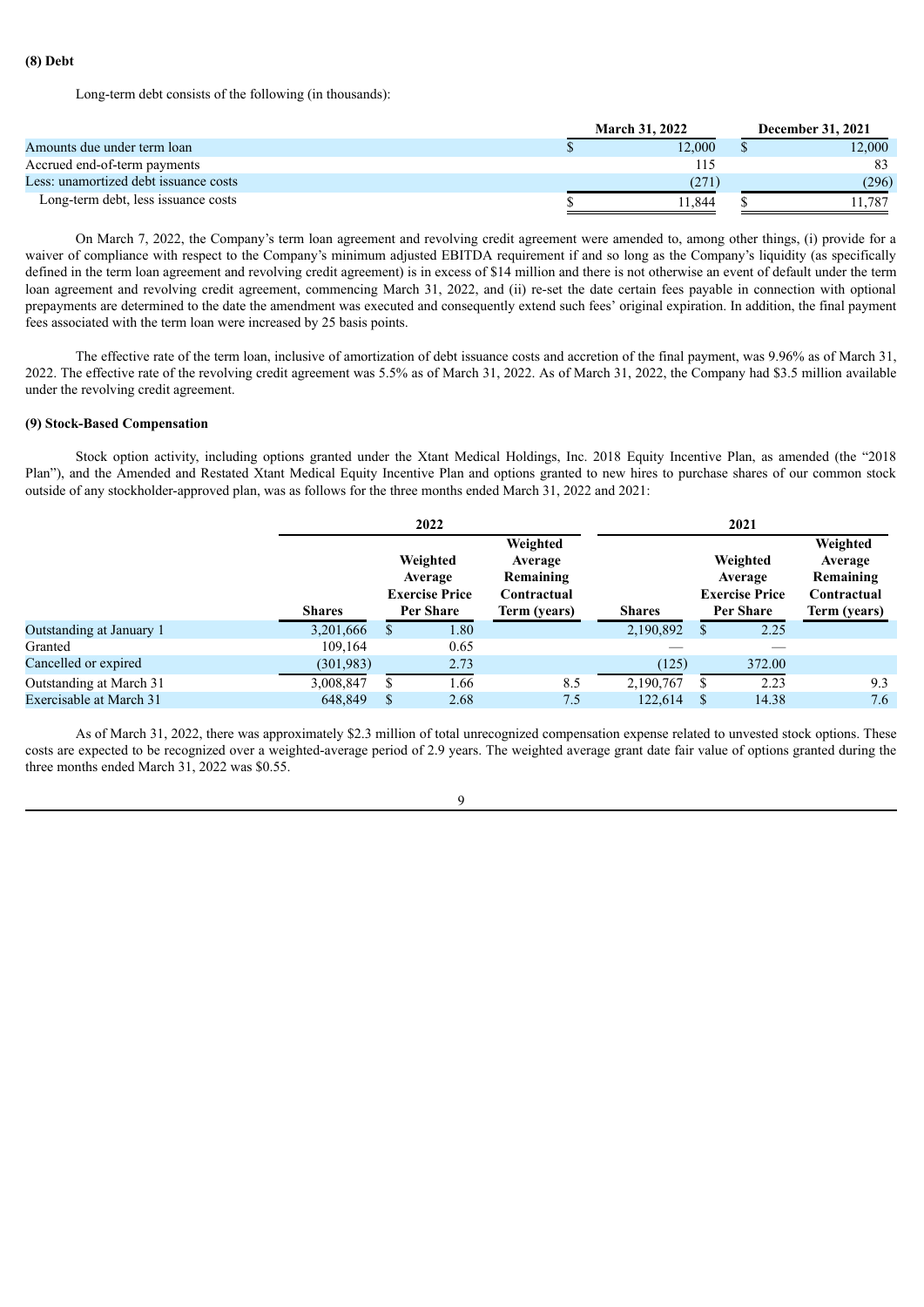Restricted stock unit activity for awards granted under the 2018 Plan was as follows for the three months ended March 31, 2022 and 2021:

|                          |               | 2022 |                                                                                      |               | 2021 |                                                                            |
|--------------------------|---------------|------|--------------------------------------------------------------------------------------|---------------|------|----------------------------------------------------------------------------|
|                          | <b>Shares</b> |      | Weighted<br><b>Average Fair</b><br><b>Value at Grant</b><br>Date Per<br><b>Share</b> | <b>Shares</b> |      | Weighted<br><b>Average Fair</b><br><b>Value at Grant</b><br>Date Per Share |
| Outstanding at January 1 | 2,970,104     | \$   | 1.39                                                                                 | 2,503,698     | Ж    | 1.54                                                                       |
| Granted                  | 88,983        |      | 0.65                                                                                 |               |      |                                                                            |
| Vested                   | (244, 721)    |      | 1.45                                                                                 | (244, 716)    |      | 1.45                                                                       |
| Cancelled                | (244, 586)    |      | 1.33                                                                                 |               |      |                                                                            |
| Outstanding at March 31  | 2,569,780     | S    | 1.36                                                                                 | 2,258,982     | S    | 1.54                                                                       |

#### **(10) Warrants**

As of March 31, 2022 and December 31, 2021, there were warrants to purchase 7,111,112 shares of our common stock outstanding at a weighted average exercise price of \$2.29 per share.

#### **(11) Commitments and Contingencies**

#### *Operating Leases*

We lease three office facilities as of March 31, 2022 in Belgrade, Montana under non-cancelable operating lease agreements with expiration dates between 2023 and 2025. We have the option to extend certain leases for additional five or ten-year term(s), and we have the right of first refusal on any sale. As of March 31, 2022, the weighted-average remaining lease term was 2.8 years.

*Present Value of Long-term Leases*

| (in thousands):                       | <b>March 31, 2022</b> |
|---------------------------------------|-----------------------|
| Right-of-use assets, net              | 1,146                 |
|                                       |                       |
| Current portion of lease liability    | 471                   |
| Lease liability, less current portion | 720                   |
| Total lease liability                 | 1,191                 |

Future minimum payments for the next five years and thereafter as of March 31, 2022 under these long-term operating leases are as follows (in thousands):

| Remainder of 2022                                   | 392   |
|-----------------------------------------------------|-------|
| 2023                                                | 489   |
| 2024                                                | 224   |
| 2025                                                | 179   |
| Total future minimum lease payments                 | 1,284 |
| Less amount representing interest                   | (93)  |
| Present value of obligations under operating leases | 1,191 |
| Less current portion                                | (471) |
| Long-term operating lease obligations               | 720   |
|                                                     |       |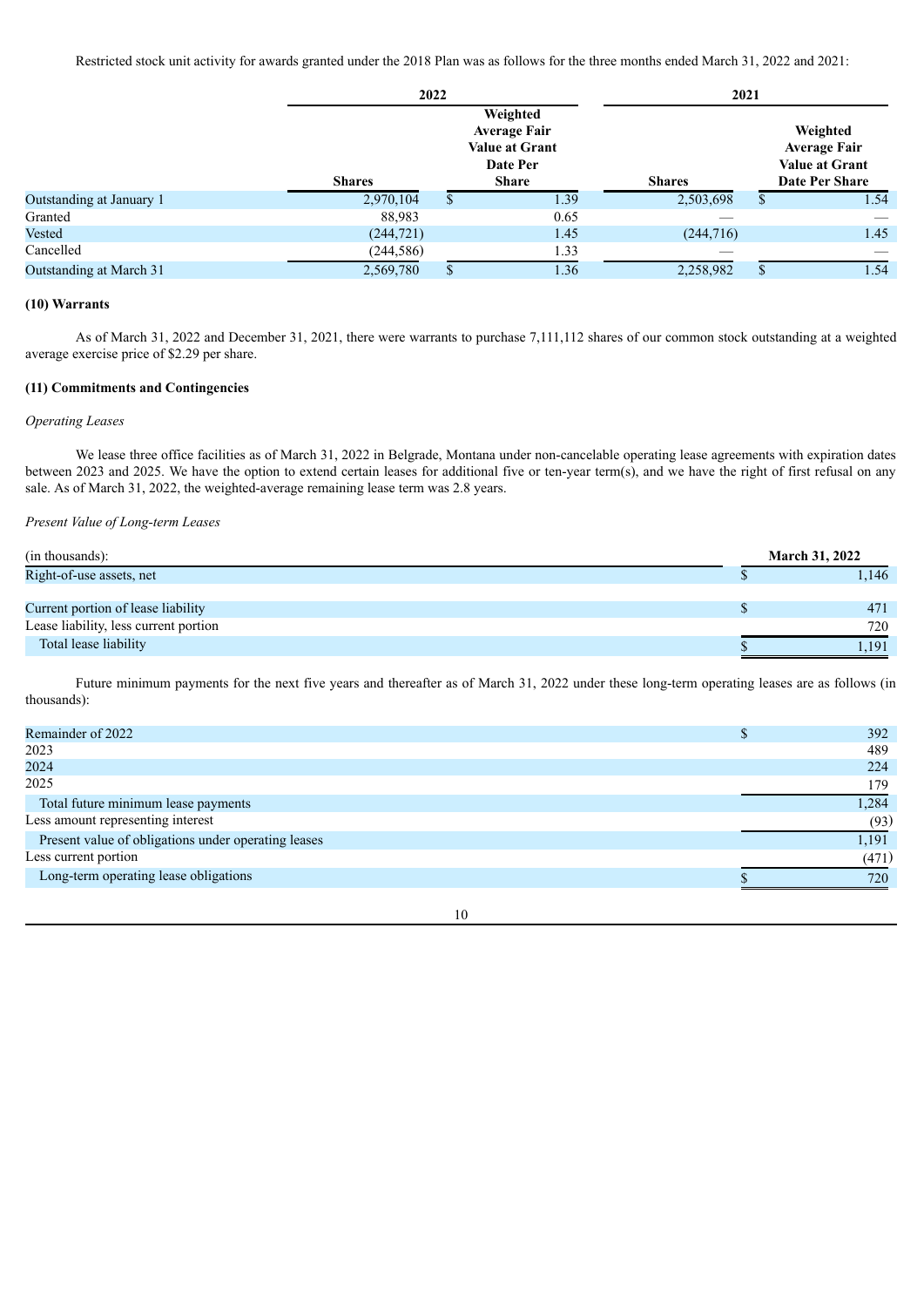#### *Litigation*

We are subject to potential liabilities under government regulations and various claims and legal actions that are pending or may be asserted from time to time. These matters arise in the ordinary course and conduct of our business and may include, for example, commercial, product liability, intellectual property, and employment matters. We intend to continue to defend the Company vigorously in such matters and, when warranted, take legal action against others. Furthermore, we regularly assess contingencies to determine the degree of probability and range of possible loss for potential accrual in our financial statements. An estimated loss contingency is accrued in our financial statements if it is probable that a liability has been incurred and the amount of the loss can be reasonably estimated. Based on our assessment, we have adequately accrued an amount for contingent liabilities currently in existence. We do not accrue amounts for liabilities that we do not believe are probable or that we consider immaterial to our overall financial position. Litigation is inherently unpredictable, and unfavorable resolutions could occur. As a result, assessing contingencies is highly subjective and requires judgment about future events. While we do not believe that the ultimate resolution of any claims and lawsuits will have a material adverse effect upon our consolidated financial position, results of operations or cash flows, it is possible that the amount of ultimate loss may exceed our current accruals and that our cash flows or results of operations could be materially affected in any particular period by the unfavorable resolution of one or more of these contingencies.

#### *Indemnification Arrangements*

Our indemnification arrangements generally include limited warranties and certain provisions for indemnifying customers against liabilities if our products or services infringe a third-party's intellectual property rights. To date, we have not incurred any material costs as a result of such warranties or indemnification provisions and have not accrued any liabilities related to such obligations in the accompanying condensed consolidated financial statements.

We have also agreed to indemnify our directors and executive officers for costs associated with any fees, expenses, judgments, fines, and settlement amounts incurred by any of these persons in any action or proceeding to which any of those persons is, or is threatened to be, made a party by reason of the person's service as a director or officer, including any action by us, arising out of that person's services as our director or officer or that person's services provided to any other company or enterprise at our request.

#### **(12) Income Taxes**

In evaluating the realizability of the net deferred tax assets, we take into account a number of factors, primarily relating to the ability to generate taxable income. Where it is determined that it is likely that we will be unable to realize deferred tax assets, a valuation allowance is established against the portion of the deferred tax asset. Because it cannot be accurately determined when or if we will become profitable, a valuation allowance was provided against the entire deferred income tax asset balance.

The Company did not recognize any interest or penalties related to income taxes for the three months ended March 31, 2022 and 2021.

#### **(13) Supplemental Disclosure of Cash Flow Information**

Supplemental cash flow information is as follows (in thousands):

|                                                                              | <b>Three Months Ended</b><br>March 31, |      |   |      |
|------------------------------------------------------------------------------|----------------------------------------|------|---|------|
|                                                                              |                                        | 2022 |   | 2021 |
| Supplemental disclosure of cash flow information                             |                                        |      |   |      |
| Cash paid during the period for:                                             |                                        |      |   |      |
| Interest                                                                     |                                        | 301  | S |      |
| Non-cash activities:                                                         |                                        |      |   |      |
| Fixed assets acquired under finance lease                                    |                                        |      |   | 163  |
| Warrants issued in connection with the Private Placement to placement agents | J.                                     |      |   | 351  |
|                                                                              |                                        |      |   |      |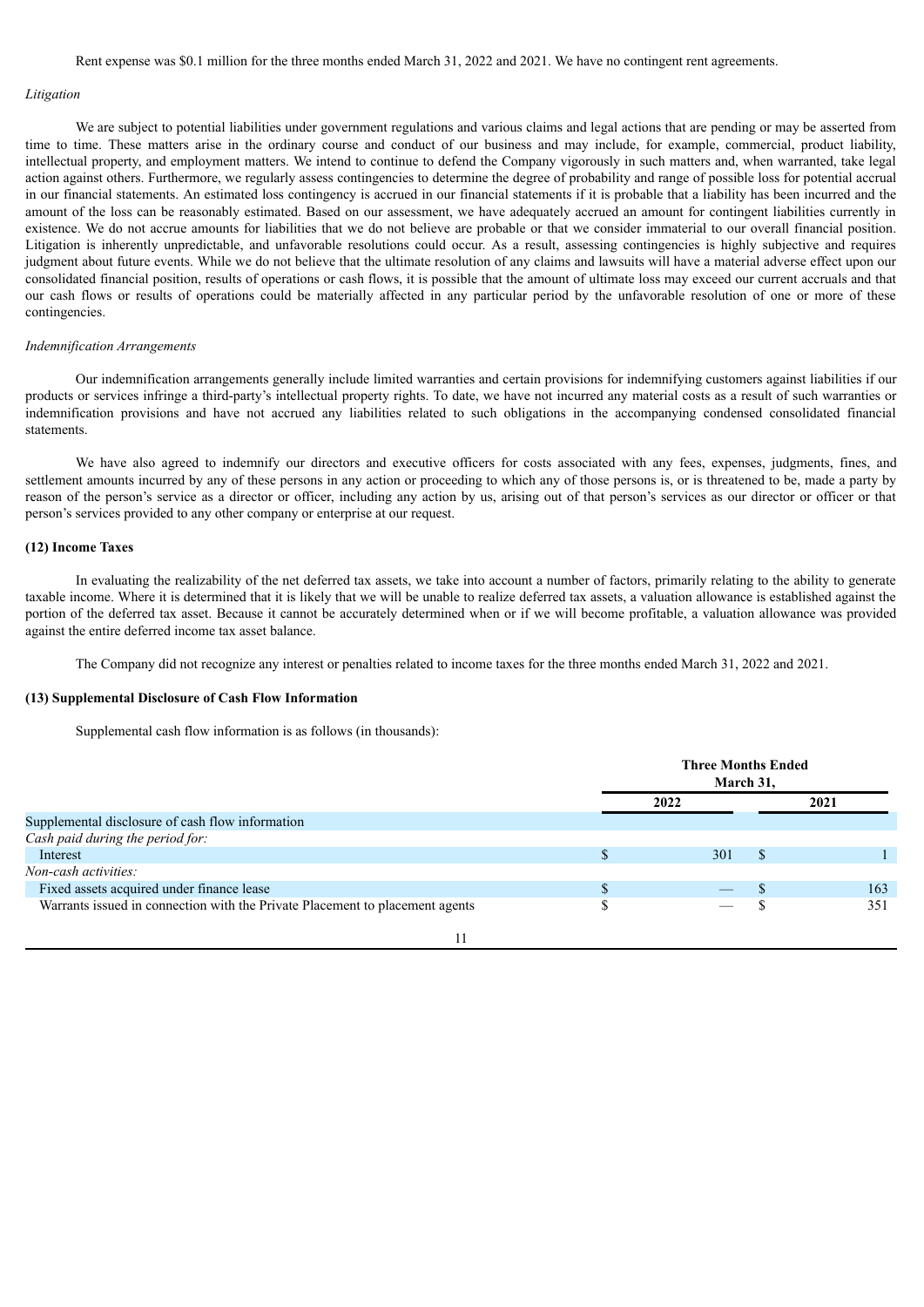#### **(14) Related Party Transactions**

As described in more detail under Note 1, "*Business Description and Summary of Significant Accounting Policies*" in the Company's Annual Report on Form 10-K for the year ended December 31, 2021, we are party to an Investor Rights Agreement, Registration Rights Agreements and certain other agreements with OrbiMed Royalty Opportunities II, LP and ROS Acquisition Offshore LP, which are funds affiliated with OrbiMed Advisors LLC ("OrbiMed"). OrbiMed beneficially owns 84% of the Company's common stock.

All related party transactions are reviewed and approved by the Audit Committee or the disinterested members of the full Board of Directors.

#### **(15) Segment and Geographic Information**

The Company's management reviews financial results and manages the business on an aggregate basis. Therefore, financial results are reported in a single operating segment: the development, manufacture, and marketing of orthopedic medical products and devices.

The Company attributes revenues to geographic areas based on the location of the customer. Approximately 98% of sales were in the United States for the three months ended March 31, 2022 and 2021. Total revenue by major geographic area is as follows (in thousands):

|                      |    | <b>Three Months Ended</b><br>March 31, |    |        |  |
|----------------------|----|----------------------------------------|----|--------|--|
|                      |    | 2022                                   |    | 2021   |  |
| <b>United States</b> |    | 12,694                                 | D  | 12,293 |  |
| Rest of world        |    | 265                                    |    | 249    |  |
| Total revenue        |    | 12.959                                 | ٠D | 12,542 |  |
|                      | 12 |                                        |    |        |  |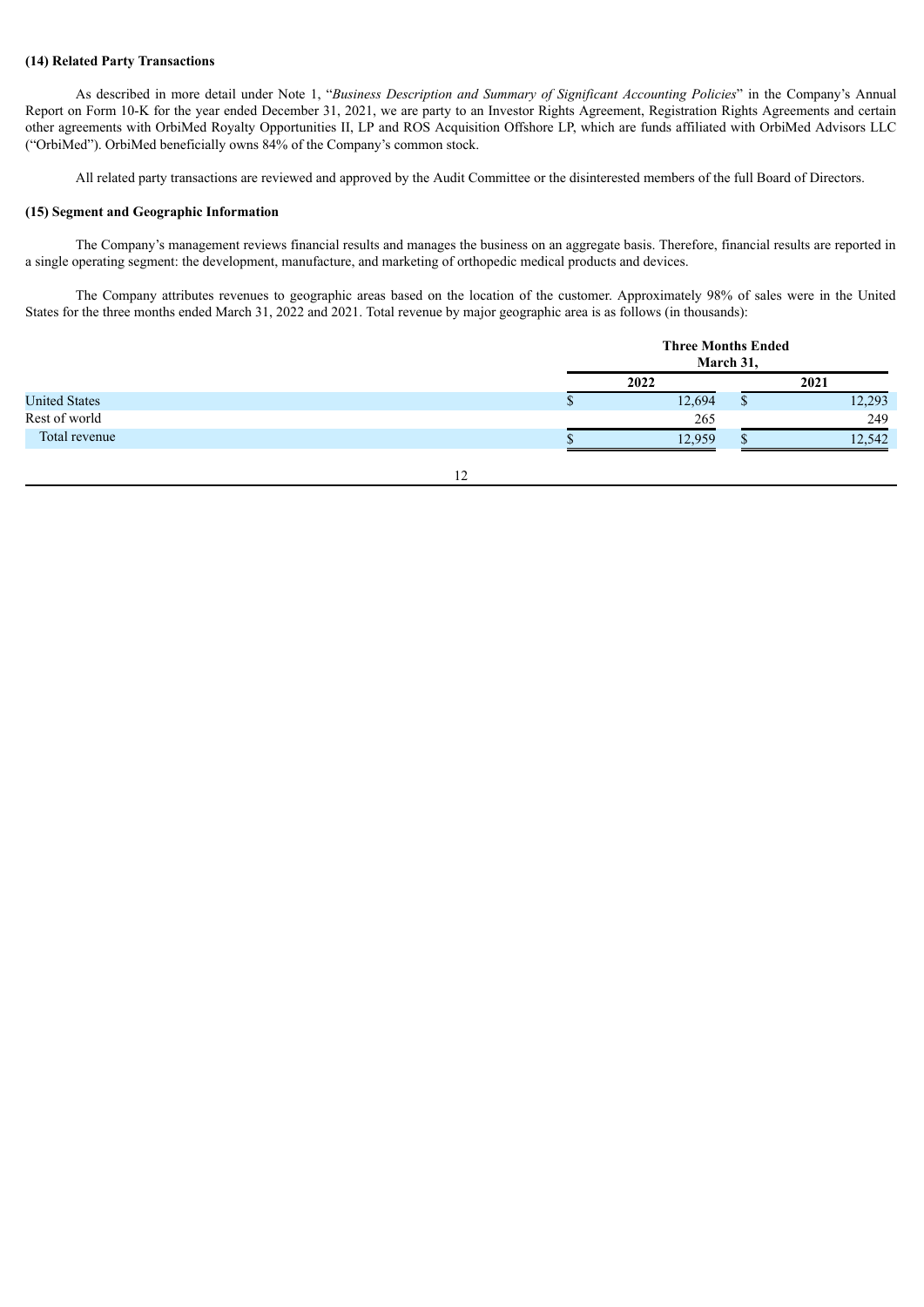#### <span id="page-16-0"></span>**ITEM 2. MANAGEMENT'S DISCUSSION AND ANALYSIS OF FINANCIAL CONDITION AND RESULTS OF OPERATIONS**

This Management's Discussion and Analysis provides material historical and prospective disclosures intended to enable investors and other users to assess our financial condition and results of operations. The following discussion should be read in conjunction with our condensed consolidated financial statements and accompanying notes included in this Quarterly Report on Form 10-Q and the audited consolidated financial statements and accompanying notes thereto and Management's Discussion and Analysis of Financial Condition and Results of Operations included in our Annual Report on Form 10-K for the fiscal year ended December 31, 2021. In addition to historical financial information, the following discussion and analysis contains forward-looking statements that involve risks, uncertainties, and assumptions. Some of the numbers included herein have been rounded for the convenience of presentation. Our actual results may differ materially from those anticipated in these forward-looking statements as a result of many factors, including those discussed above in "Cautionary Statement Regarding Forward-Looking Statements" and elsewhere in this Form 10-Q.

#### **Business Overview**

We develop, manufacture and market regenerative medicine products and medical devices for domestic and international markets. Our products serve the specialized needs of orthopedic and neurological surgeons, including orthobiologics for the promotion of bone healing, implants and instrumentation for the treatment of spinal disease. We promote our products in the United States through independent distributors and stocking agents, supported by direct employees.

We have an extensive sales channel of independent commissioned agents and stocking distributors in the United States representing some or all of our products. We also maintain a national accounts program to enable our agents to gain access to integrated delivery network hospitals ("IDNs") and through group purchasing organizations ("GPOs"). We have biologics contracts with major GPOs, as well as extensive access to IDNs across the United States for both biologics and spine hardware systems. While our focus is the United States market, we promote and sell our products internationally through stocking distribution partners in Canada, Mexico, South America, Australia, and certain Pacific region countries.

We have focused and intend to continue to focus primarily on four key growth initiatives: (1) introduce new products; (2) expand our distribution network; (3) penetrate adjacent markets; and (4) leverage our growth platform with technology and strategic acquisitions. While the intent of these four key growth initiatives is to increase our future revenues, no assurance can be provided that we will be successful in implementing these growth initiatives or increasing our future revenues.

#### **Impact of the COVID-19 Pandemic**

Since March 2020, the COVID-19 pandemic has caused business closures, severe travel restrictions and implementation of social distancing measures. At the onset of and throughout various times during the COVID-19 pandemic, hospitals and other medical facilities have cancelled or deferred elective procedures, diverted resources to patients suffering from infections, and limited access for non-patients, including our direct and indirect sales representatives. Because of these circumstances, surgeons and their patients have, and may continue to, defer procedures in which our products otherwise would be used. In addition, many facilities that specialize in procedures in which our products are used have experienced staffing shortages, temporary closures, and/or reduced operating hours. These circumstances have negatively impacted, and may continue to negatively impact, the number of elective procedures being conducted and the ability of our employees, independent sales representatives and distributors to effectively market and sell our products, which has had and will likely continue to have a material adverse effect on our revenues.

During the first quarter of 2022, spine and other surgery procedure volumes continued to be negatively impacted in many of our key markets, due to cancellations and/or postponements of procedures as a result of hospitalizations of COVID-19 patients, restrictions on elective procedures and staffing shortages, which negatively impacted our revenues. This reduction in elective procedures and staffing could continue to persist or worsen, which would continue to adversely impact our revenues. Additionally, it is possible that additional restrictions could be reinstated if there is another sustained resurgence of COVID-19 cases and hospitalizations.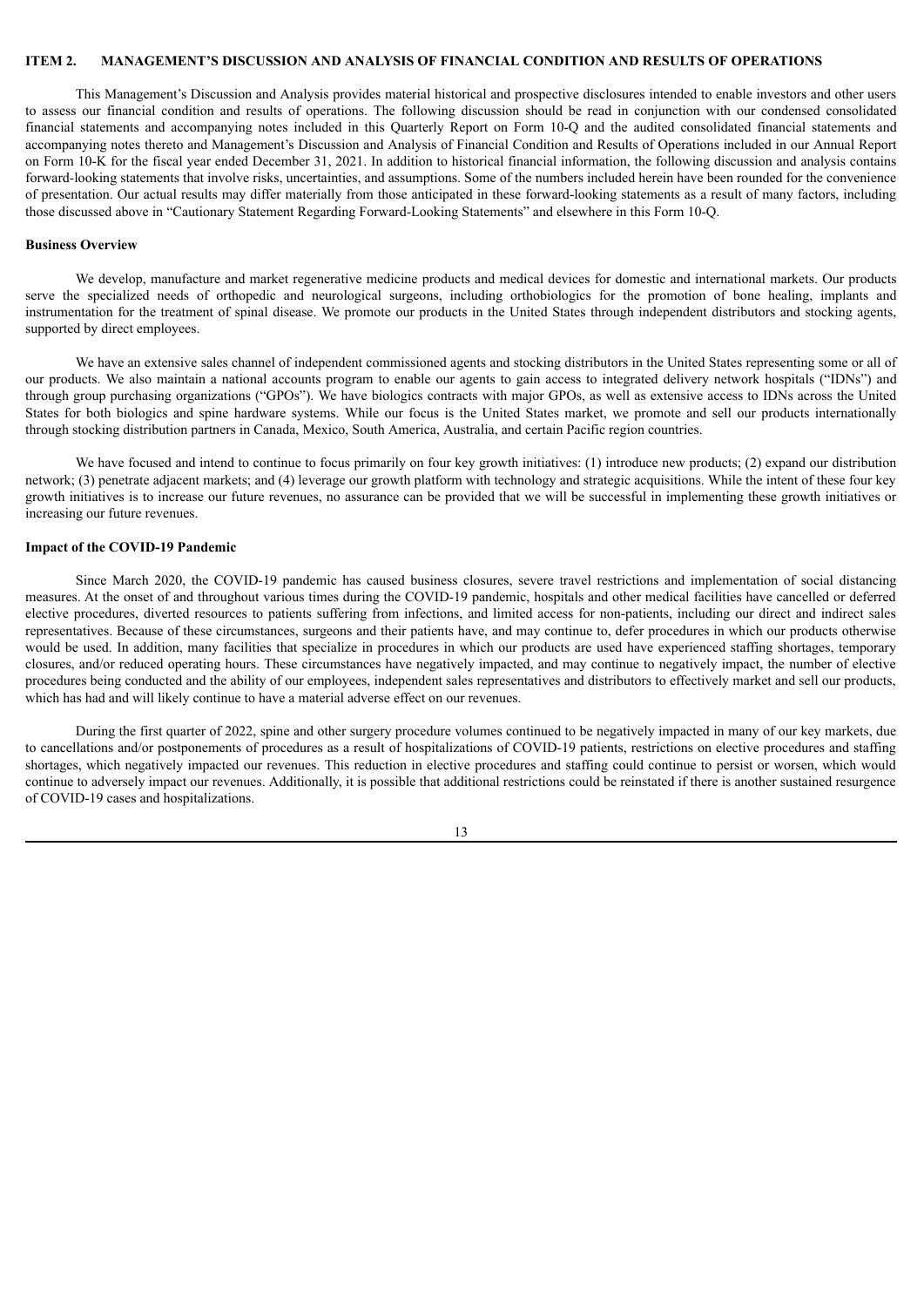The COVID-19 pandemic also has caused adverse effects on general commercial activity and the global economy and supply chain, disrupting our ability to obtain raw materials, components and products. The pandemic has also adversely affected, and may continue to adversely affect, our distributors, independent sales representatives, customers, contract manufacturers and suppliers and their respective businesses, which in turn, have adversely affected, and may continue to adversely affect, our business and operations.

Although we continue to monitor the impact of the COVID-19 pandemic on our business, operations and financial results, the full extent to which the COVID-19 pandemic will continue to impact our business during the remainder of 2022 will depend on future developments that are highly uncertain and cannot be accurately predicted, including new information that may emerge concerning COVID-19 variants, the actions to contain it or treat its impact, the availability, acceptance and effectiveness of vaccines, future resurgences of the virus and its variants, the speed at which government restrictions are lifted, patient capacity at hospitals and healthcare systems, and the willingness and ability of patients to seek care and treatment due to safety concerns or financial hardship. If our revenues continue to decline and do not recover to pre-COVID-19 pandemic levels, we may be required to incur impairment charges to our long-lived assets and goodwill and write-off excess inventory, which would likely adversely affect our future operating results.

#### **Results of Operations**

#### *Comparison of Three Months Ended March 31, 2022 and March 31, 2021*

#### *Revenue*

Total revenue for the three months ended March 31, 2022 was \$13.0 million, which represents an increase of 3% compared to \$12.5 million in the same quarter of the prior year. The increase in revenue is attributed primarily to introductions of new products and greater private label and original equipment manufacturer sales.

#### *Cost of Sales*

Cost of sales consists primarily of manufacturing and product purchase costs as well as depreciation of surgical trays. Cost of sales also includes reserves for estimated excess inventory, inventory on consignment that may be missing and not returned, and reserves for estimated missing and damaged consigned surgical instruments. Cost of sales increased by \$0.9 million, to \$5.4 million for the three months ended March 31, 2022 from \$4.5 million for the three months ended March 31, 2021. The increase in cost of sales is primarily due to greater revenue in the first quarter of 2022 compared to the first quarter of 2021, as mentioned above, in addition to higher product costs and increased expense related to excess and obsolete inventory.

Gross profit as a percentage of revenue decreased 620 basis points to 58.3% for the three months ended March 31, 2022 compared to 64.5% for the same period in 2021. Of this decrease, 260 basis points were due to sell through of product subject to higher production costs, 230 were due to sales mix including greater sales of lower margin private label and original equipment manufacturer products and lower sales of higher margin spinal implants and 130 were due to greater reserve expense for excess and obsolete inventory. We expect higher product costs to continue to adversely affect our gross profit as a percentage of revenue in future periods.

#### *General and Administrative*

General and administrative expenses consist principally of personnel costs for corporate employees, cash-based and stock-based compensation related costs, and corporate expenses for legal, accounting and professional fees, and occupancy costs. General and administrative expenses increased 31%, or \$1.0 million, to \$4.0 million for the three months ended March 31, 2022, compared to \$3.0 million for the prior year period. This increase is primarily attributable to additional bad debt expense of \$0.3 million, increased expense of \$0.3 million related to licenses and fees, and costs related to enterprise resource planning system upgrades of \$0.2 million during first quarter of 2022 compared to first quarter of 2021.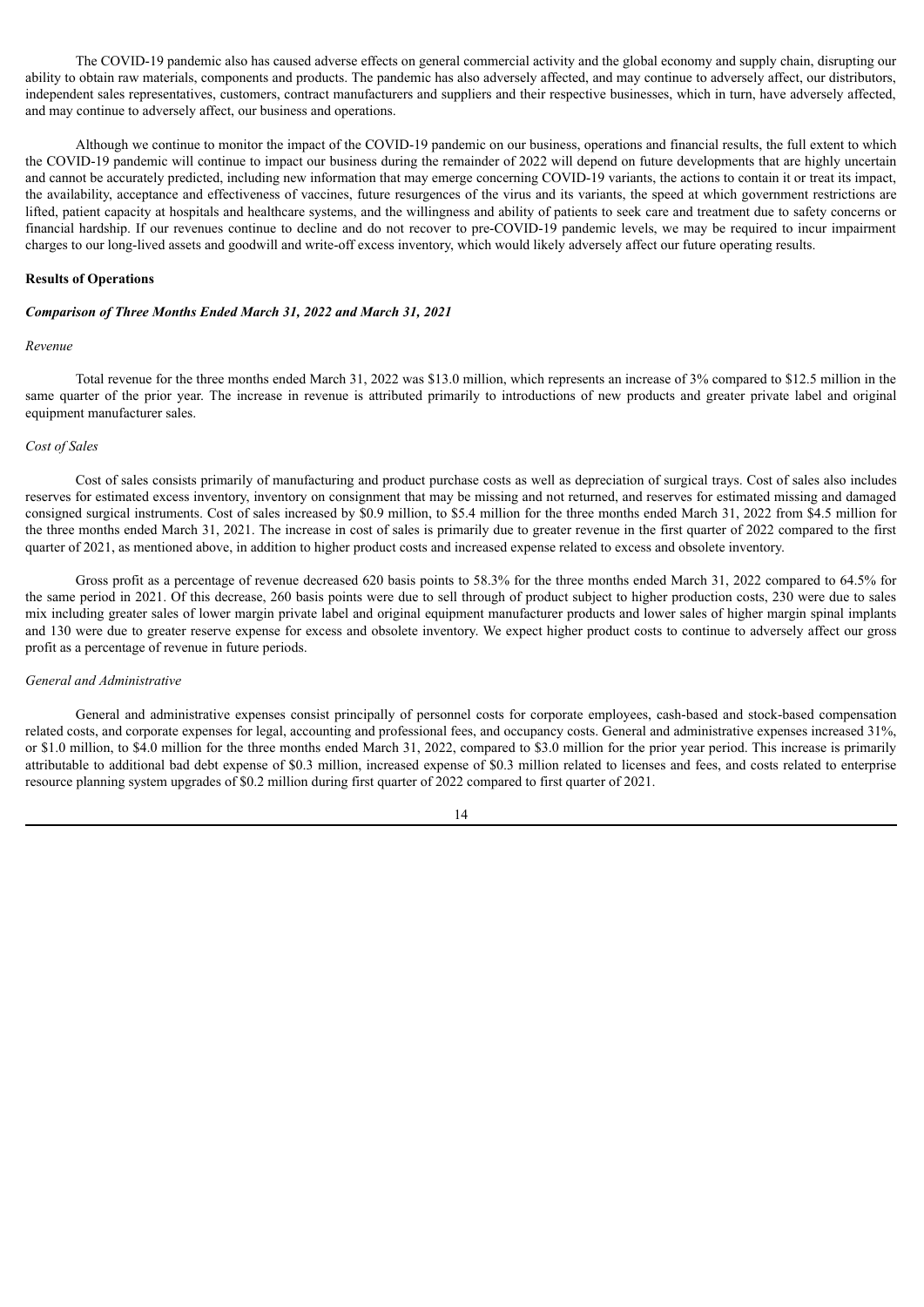Sales and marketing expenses consist primarily of sales commissions, personnel costs for sales and marketing employees, costs for trade shows, sales conventions and meetings, travel expenses, advertising, and other sales and marketing related costs. Sales and marketing expenses increased 7%, or \$0.3 million, to \$5.2 million for the three months ended March 31, 2022, compared to \$4.9 million for the prior year period. This increase is primarily due to additional sales commissions of \$0.1 million due to greater revenues year over year and increased salaries and wages of \$0.1 million due to additional headcount during the first quarter of 2022 compared to first quarter of 2021. As a percentage of revenue, sales and marketing expenses increased to 40.2% in the three months ended March 31, 2022 from 38.7% in the prior year period due primarily to additional headcount in the current year period.

#### *Research and Development*

Research and development expenses consist primarily of internal costs for the development of new technologies and processes. Research and development expenses were \$0.2 million for the three months ended March 31, 2022, comparable to the prior year period.

#### *Interest Expense*

Interest expense is related to interest incurred from our debt instruments and finance leases. Interest expense was \$0.4 million for the three months ended March 31, 2022. The Company incurred no interest expense related to its debt instruments, which were refinanced in May 2021, during the three months ended March 31, 2021.

#### *Liquidity and Capital Resources*

#### *Working Capital*

Since our inception, we have financed our operations through primarily operating cash flows, private placements of equity securities and convertible debt, debt facilities, common stock rights offerings, and other debt transactions. The following table summarizes our working capital as of March 31, 2022 and December 31, 2021 (in thousands):

|                           | <b>March 31, 2022</b> | December 31, 2021 |
|---------------------------|-----------------------|-------------------|
| Cash and cash equivalents | 16,971                | 18,387            |
| Accounts receivable, net  | 7,545                 | 7,154             |
| Inventories               | 17,300                | 17,945            |
| Total current assets      | 42,760                | 44,330            |
| Accounts payable          | 2,774                 | 2,615             |
| Accrued liabilities       | 4.345                 | 4,349             |
| Line of credit            | 3,607                 | 3,620             |
| Total current liabilities | 11,228                | 11,077            |
| Net working capital       | 31,532                | 33,253            |

Our decrease in cash and cash equivalents is due primarily to our net loss during the three months ended March 31, 2022.

#### *Cash Flows*

Net cash used in operating activities for the first three months of 2022 was \$1.0 compared to \$1.3 million for the first three months of 2021. This decrease relates primarily to the combination of the effects of changes in operating assets and liabilities, partially offset by the increase in net loss during the first three months of 2022.

Net cash used in investing activities for the first three months of 2022 and 2021 was \$0.4 million and \$0.5 million, respectively, primarily representing purchases of property and equipment.

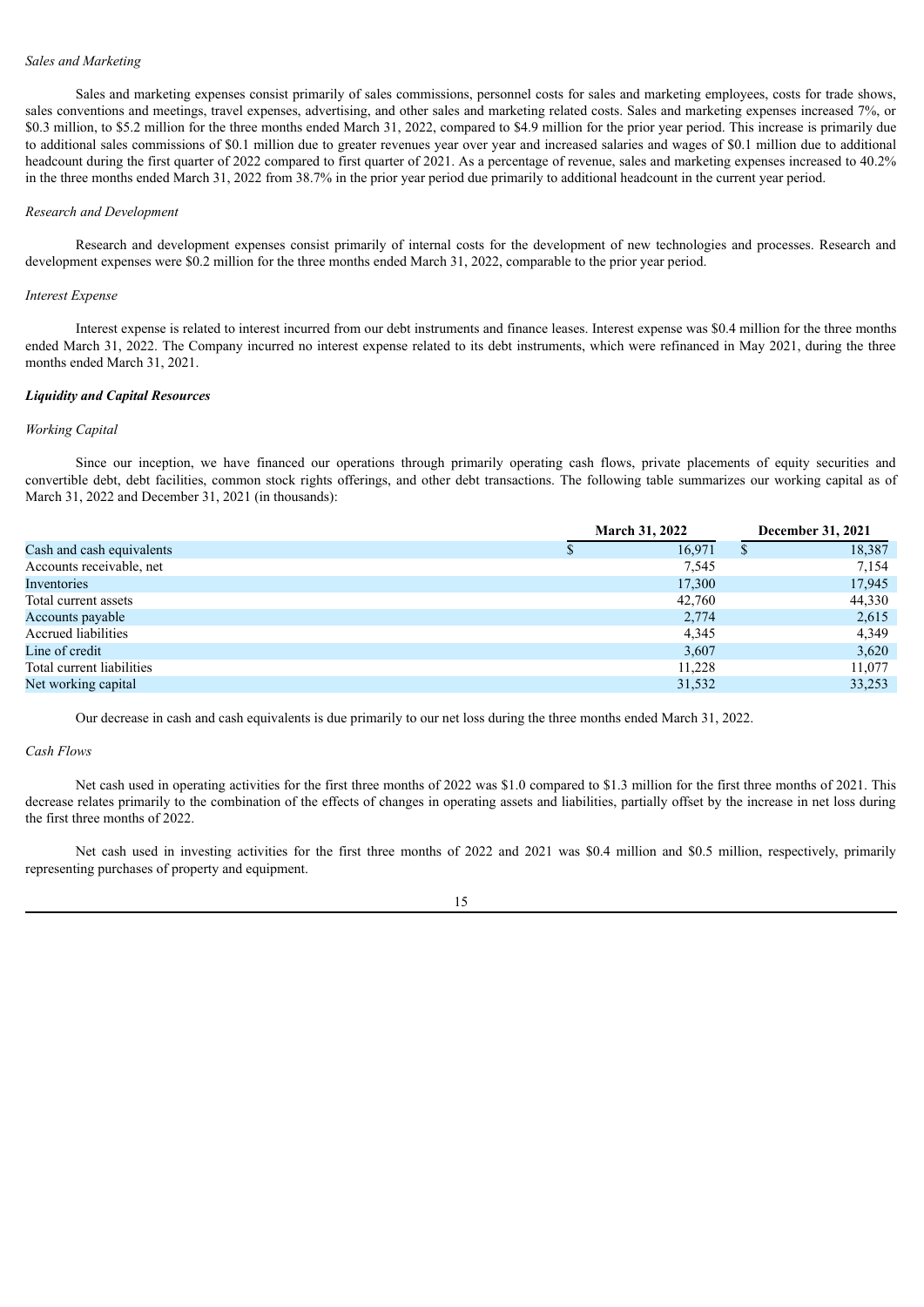Net cash provided by financing activities for the first three months of 2022 was \$21 thousand, consisting primarily of borrowings and repayments on our line credit, and was \$18.1 million for the first three months of 2021, consisting primarily of net proceeds from our February 2021 private placement.

#### *Current and Prior Credit Facilities*

On May 6, 2021, the Company, as guarantor, and our subsidiaries, as borrowers (collectively, the "Borrowers"), entered into a Credit, Security and Guaranty Agreement (Term Loan) (the "Term Credit Agreement") and Credit, Security and Guaranty Agreement (Revolving Loan) (the "Revolving Credit Agreement" and, together with the Term Credit Agreement, the "Credit Agreements") with MidCap Financial Trust, in its capacity as agent ("MidCap").

The Term Credit Agreement provides for a secured term loan facility (the "Term Facility") in an aggregate principal amount of \$12.0 million (the "Term Loan Commitment"), which was funded to the Borrowers immediately, and an additional \$5.0 million tranche available solely at the discretion of MidCap and the lenders, for the purposes agreed to between the Company, the Borrowers and the lenders in advance of the making of loans under such additional tranche. The Revolving Credit Agreement provides for a secured revolving credit facility (the "Revolving Facility," and, together with the Term Facility, the "Facilities") under which the Borrowers may borrow up to \$8.0 million (such amount, the "Revolving Loan Commitment") at any one time, the availability of which is determined based on a borrowing base equal to percentages of certain accounts receivable and inventory of the Borrowers in accordance with a formula set forth in the Revolving Credit Agreement. All borrowings under the Revolving Facility are subject to the satisfaction of customary conditions, including the absence of default, the accuracy of representations and warranties in all material respects and the delivery of an updated borrowing base certificate.

The Facilities have a maturity date of May 1, 2026. Each of the Borrowers, and the Company, as guarantor, are jointly and severally liable for all of the obligations under the Facilities on the terms set forth in the Credit Agreements. The Borrowers' obligations, and the Company's obligations as a guarantor, under the Credit Agreements are secured by first-priority liens on substantially all of their assets, including, without limitation, all inventory, equipment, accounts, intellectual property and other assets of the Company and the Borrowers.

The proceeds of the Term Facility and Revolving Facility were used to pay transaction fees in connection with the Facilities and to pay in full all outstanding indebtedness and accrued interest under the Company's prior credit facility, which is described below. As of March 31, 2022, the Company had \$3.5 million available under the Revolving Facility.

The loans and other obligations pursuant to the Credit Agreements bear interest at a per annum rate equal to the sum of the LIBOR rate, as such term is defined in the Credit Agreements, plus the applicable margin of 7.00% in the case of the Term Credit Agreement, and 4.50% in the case of the Revolving Credit Agreement, subject in each case to a LIBOR floor of 1.00%. As of March 31, 2022, the effective rate of the Term Facility, inclusive of amortization of debt issuance costs and accretion of the final payment, was 9.96%, and the effective rate of the Revolving Facility was 5.5%.

The Credit Agreements contain affirmative and negative covenants customarily applicable to senior secured credit facilities, including covenants that, among other things, limit or restrict the ability of the Borrowers, subject to negotiated exceptions, to incur additional indebtedness and additional liens on their assets, engage in mergers or acquisitions or dispose of assets, pay dividends or make other distributions, voluntarily prepay other indebtedness, enter into transactions with affiliated persons, make investments, and change the nature of their businesses. In addition, the Credit Agreements require the Borrowers and the Company to maintain net product revenue at or above minimum levels and to maintain a minimum adjusted EBITDA and a minimum liquidity, in each case at levels specified in the Credit Agreements. On March 7, 2022, the Credit Agreements were amended to, among other things, (i) provide for a waiver of compliance with respect to the Company's minimum adjusted EBITDA requirement if and so long as the Company's liquidity (as specifically defined in the Credit Agreements) is in excess of \$14 million and there is not otherwise an event of default under the Credit Agreements, commencing with the next delivery of the compliance certificate required under the Credit Agreements, and (ii) re-set the date certain fees payable in connection with optional prepayments are determined to the date the amendment was executed and consequently extend such fees' original expiration. In addition, the exit fees were increased by 25 basis points. As of March 31, 2022, we were in compliance with all covenants under the Credit Agreements.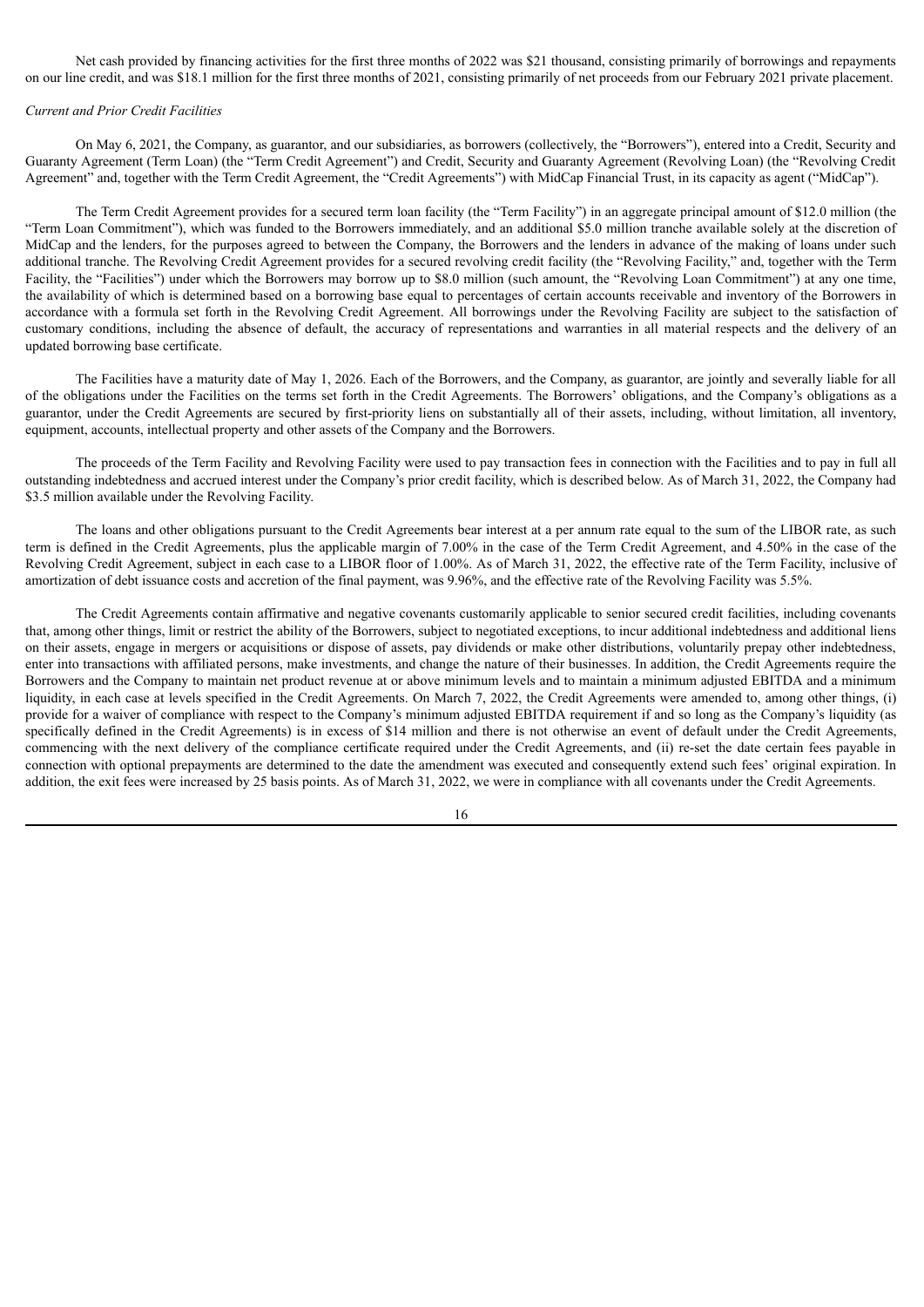On May 6, 2021, contemporaneously with the execution and delivery of the Credit Agreements, that certain Second Amended and Restated Credit Agreement, dated March 29, 2019, among the Company, the Borrowers, OrbiMed Royalty Opportunities II, LP and ROS Acquisition Offshore LP, as subsequently amended, which was scheduled to mature on December 31, 2021, was terminated in accordance with the terms thereof and all outstanding amounts were repaid by the Borrowers to OrbiMed Royalty Opportunities II, LP in its role as sole lender thereunder.

#### *Cash Requirements*

We believe that our \$16.8 million of cash and cash equivalents as of March 31, 2022, together with operating cash flows and amounts available under the Facilities, will be sufficient to meet our anticipated cash requirements through at least May 2023. However, we may require or seek additional capital to fund our future operations and business strategy prior to May 2023. Accordingly, there is no assurance that we will not need or seek additional financing prior to such time.

We may elect to raise additional financing even before we need it if market conditions for raising additional capital are favorable. We may seek to raise additional financing through various sources, such as equity and debt financings, additional debt restructurings or refinancings, or through strategic collaborations and license agreements. We can give no assurances that we will be able to secure additional sources of funds to support our operations, or if such funds are available to us, that such additional financing will be sufficient to meet our needs or on terms acceptable to us. This is particularly true if economic and market conditions deteriorate.

To the extent that we raise additional capital through the sale of equity or convertible debt securities or the restructuring or refinancing of our debt. the interests of our current stockholders may be diluted, and the terms may include discounted equity purchase prices, warrant coverage, liquidation or other preferences that would adversely affect the rights of our current stockholders. If we issue common stock, we may do so at purchase prices that represent a discount to our trading price and/or we may issue warrants to the purchasers, which could dilute our current stockholders. If we issue preferred stock, it could adversely affect the rights of our stockholders or reduce the value of our common stock. In particular, specific rights granted to future holders of preferred stock may include voting rights, preferences as to dividends and liquidation, conversion and redemption rights, sinking fund provisions, and restrictions on our ability to merge with or sell our assets to a third party. Additional debt financing, if available, may involve agreements that include covenants limiting or restricting our ability to take specific actions, such as incurring additional debt, making capital expenditures or declaring dividends. Prior to raising additional equity or debt financing, we may be required to obtain the consent of the Agent under our Credit Agreements and/or OrbiMed Royalty Opportunities II, LP and ROS Acquisition Offshore LP under our Investor Rights Agreement with them, and no assurance can be provided that they would provide such consent, which could limit our ability to raise additional financing and the terms thereof.

#### *Critical Accounting Estimates*

Management's discussion and analysis of our financial condition and results of operations is based on our financial statements, which have been prepared in accordance with U.S. GAAP. The preparation of these financial statements requires us to make estimates and assumptions for the reported amounts of assets, liabilities, revenue, expenses, and related disclosures. Our estimates are based on our historical experience and on various other factors that we believe are reasonable under the circumstances, the results of which form the basis for making judgments about the carrying value of assets and liabilities that are not readily apparent from other sources. Actual results may differ from these estimates under different assumptions or conditions, and any such differences may be material.

There have been no changes in our critical accounting estimates for the three months ended March 31, 2022 as compared to the critical accounting estimates described in our Annual Report on Form 10-K for the fiscal year ended December 31, 2021.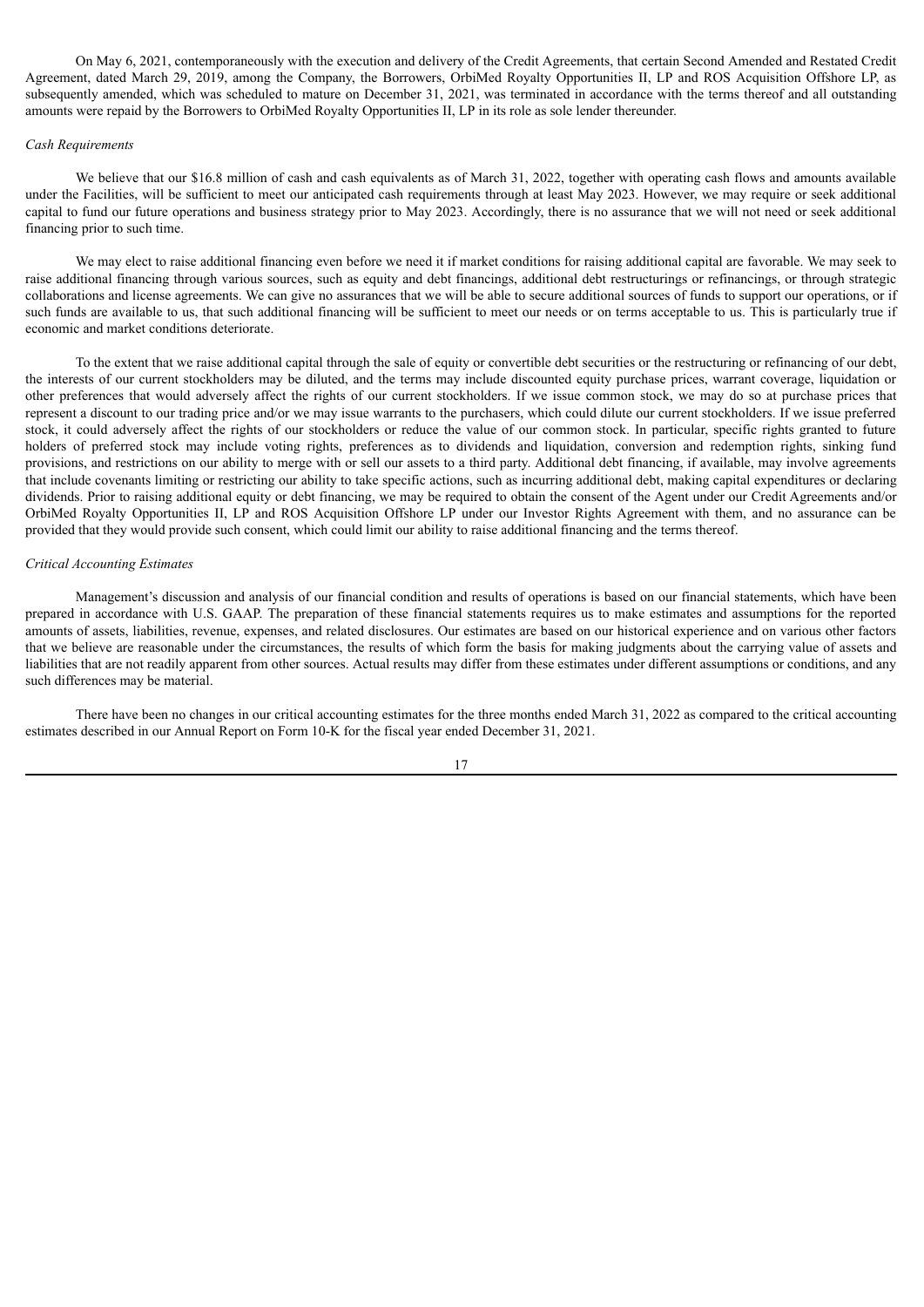#### **ITEM 3. QUANTITATIVE AND QUALITATIVE DISCLOSURES ABOUT MARKET RISK**

<span id="page-21-1"></span><span id="page-21-0"></span>As a smaller reporting company, we are not required to provide the information required by this Item.

## **ITEM 4. CONTROLS AND PROCEDURES**

## **Limitations on Effectiveness of Controls and Procedures**

In designing and evaluating our disclosure controls and procedures, management recognizes that any controls and procedures, no matter how well designed and operated, can provide only reasonable assurance of achieving the desired control objectives. In addition, the design of disclosure controls and procedures must reflect the fact that there are resource constraints and that management is required to apply judgment in evaluating the benefits of possible controls and procedures relative to their costs.

#### **Evaluation of Disclosure Controls and Procedures**

Our management, with the participation of our principal executive officer and principal financial officer, evaluated the effectiveness of our disclosure controls and procedures (as defined in Rule 13a-15(e) under the Securities Exchange Act of 1934, as amended) as of March 31, 2022. Based upon that evaluation, our principal executive officer and principal financial officer concluded that as of March 31, 2022, our disclosure controls and procedures were effective.

#### **Changes in Internal Control over Financial Reporting**

There were no changes in our internal control over financial reporting (as defined in Rules 13a-15(f) and 15d-15(f) under the Securities Exchange Act of 1934, as amended) during the three months ended March 31, 2022, that have materially affected, or are reasonably likely to materially affect, our internal control over financial reporting.

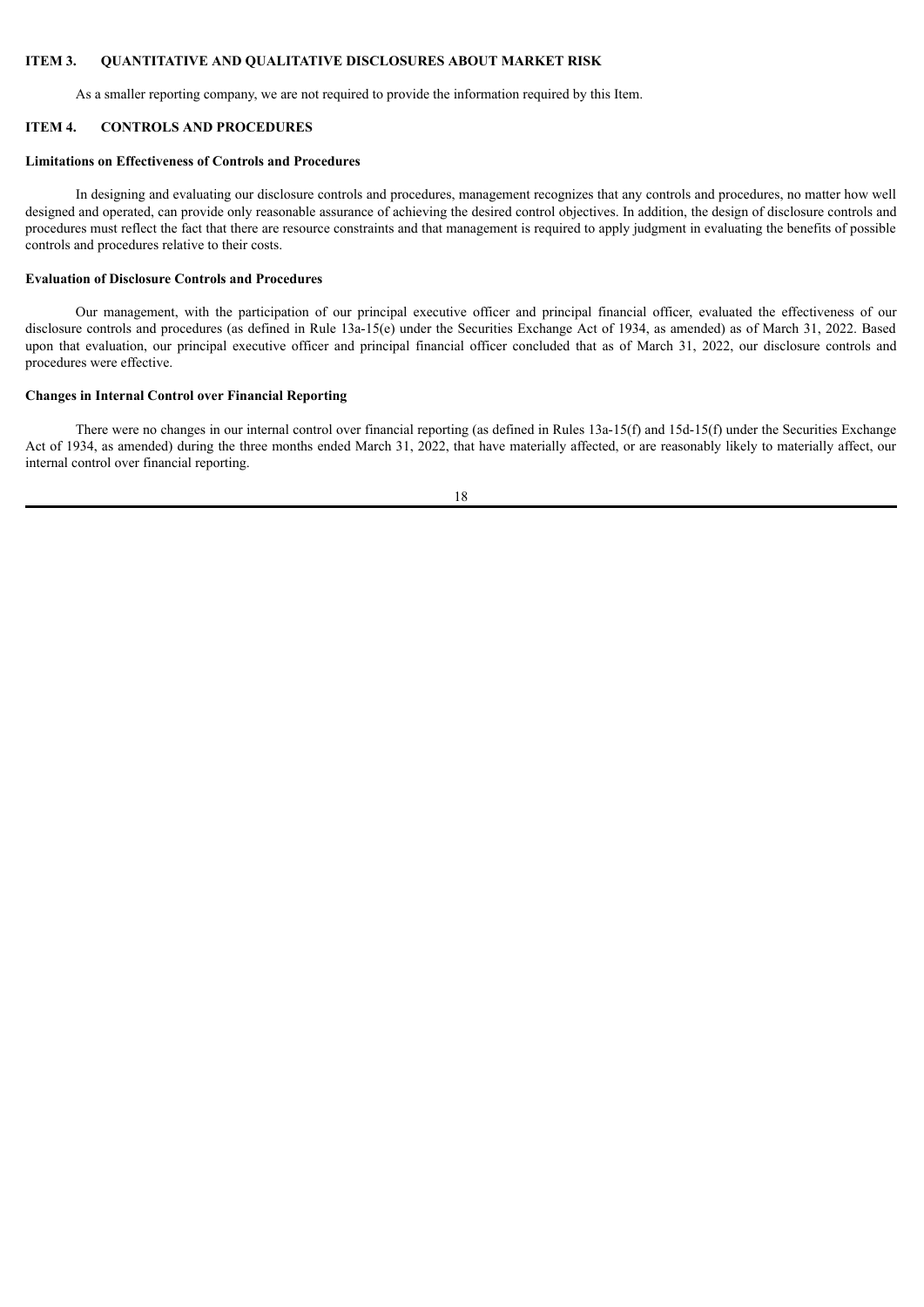# <span id="page-22-0"></span>**PART II. OTHER INFORMATION**

# <span id="page-22-1"></span>**ITEM 1. LEGAL PROCEEDINGS**

Our legal proceedings are discussed in Note 11 – Commitments and Contingencies in the notes to our condensed consolidated financial statements in this Form 10-Q.

# **ITEM 1A. RISK FACTORS**

<span id="page-22-3"></span><span id="page-22-2"></span>As a smaller reporting company, we are not required to provide the information required by this Item.

# **ITEM 2. UNREGISTERED SALES OF EQUITY SECURITIES AND USE OF PROCEEDS**

<span id="page-22-4"></span>Not applicable.

# **ITEM 3. DEFAULTS UPON SENIOR SECURITIES**

<span id="page-22-5"></span>Not applicable.

# **ITEM 4. MINE SAFETY DISCLOSURES**

<span id="page-22-6"></span>Not applicable.

## **ITEM 5. OTHER INFORMATION**

<span id="page-22-7"></span>Not applicable.

## **ITEM 6. EXHIBITS**

The following exhibits are being filed or furnished with this Quarterly Report on Form 10-Q:

| Exhibit No. | <b>Description</b>                                                                                                                                                                                                                                                                                                                                                                                                                                                                                                                                                                                                                         |
|-------------|--------------------------------------------------------------------------------------------------------------------------------------------------------------------------------------------------------------------------------------------------------------------------------------------------------------------------------------------------------------------------------------------------------------------------------------------------------------------------------------------------------------------------------------------------------------------------------------------------------------------------------------------|
| 3.1         | Amended and Restated Certificate of Incorporation of Xtant Medical Holdings, Inc. (filed as Exhibit 3.1 to the Registrant's Current Report<br>on Form 8-K filed with the SEC on February 13, 2018 (SEC File No. 001-34951) and incorporated by reference herein).                                                                                                                                                                                                                                                                                                                                                                          |
| 3.2         | Certificate of Amendment of the Amended and Restated Certificate of Incorporation of Xtant Medical Holdings, Inc. (filed as Exhibit 3.1 to<br>the Registrant's Current Report on Form 8-K filed with the SEC on October 31, 2019 (SEC File No. 001-34951) and incorporated by<br>reference herein).                                                                                                                                                                                                                                                                                                                                        |
| 3.3         | Certificate of Amendment of the Amended and Restated Certificate of Incorporation of Xtant Medical Holdings, Inc., as amended (filed as<br>Exhibit 3.1 to the Registrant's Current Report on Form 8-K filed with the SEC on October 1, 2020 (SEC File No. 001-34951) and<br>incorporated by reference herein).                                                                                                                                                                                                                                                                                                                             |
| 3.4         | Second Amended and Restated Bylaws of Xtant Medical Holdings, Inc. (filed as Exhibit 3.1 to the Registrant's Current Report on Form 8-K<br>filed with the SEC on February 16, 2018 (SEC File No. 001-34951) and incorporated by reference herein).                                                                                                                                                                                                                                                                                                                                                                                         |
| 10.1        | Amendment No. 1 to Credit, Security and Guaranty Agreement (Term Loan), dated as of March 7, 2022, by and among Xtant Medical, Inc.,<br>Bacterin International, Inc., X-spine Systems, Inc., and any additional borrower that hereafter becomes party thereto, Xtant Medical<br>Holdings, Inc., and any additional guarantor that hereafter becomes party thereto, and MidCap Financial Trust, as agent, and the lenders<br>from time to time party thereto (filed as Exhibit 10.19 to the Registrant's Annual Report on Form 10-K for the year ended December 31,<br>2021 (SEC File No. 001-34951) and incorporated by reference herein). |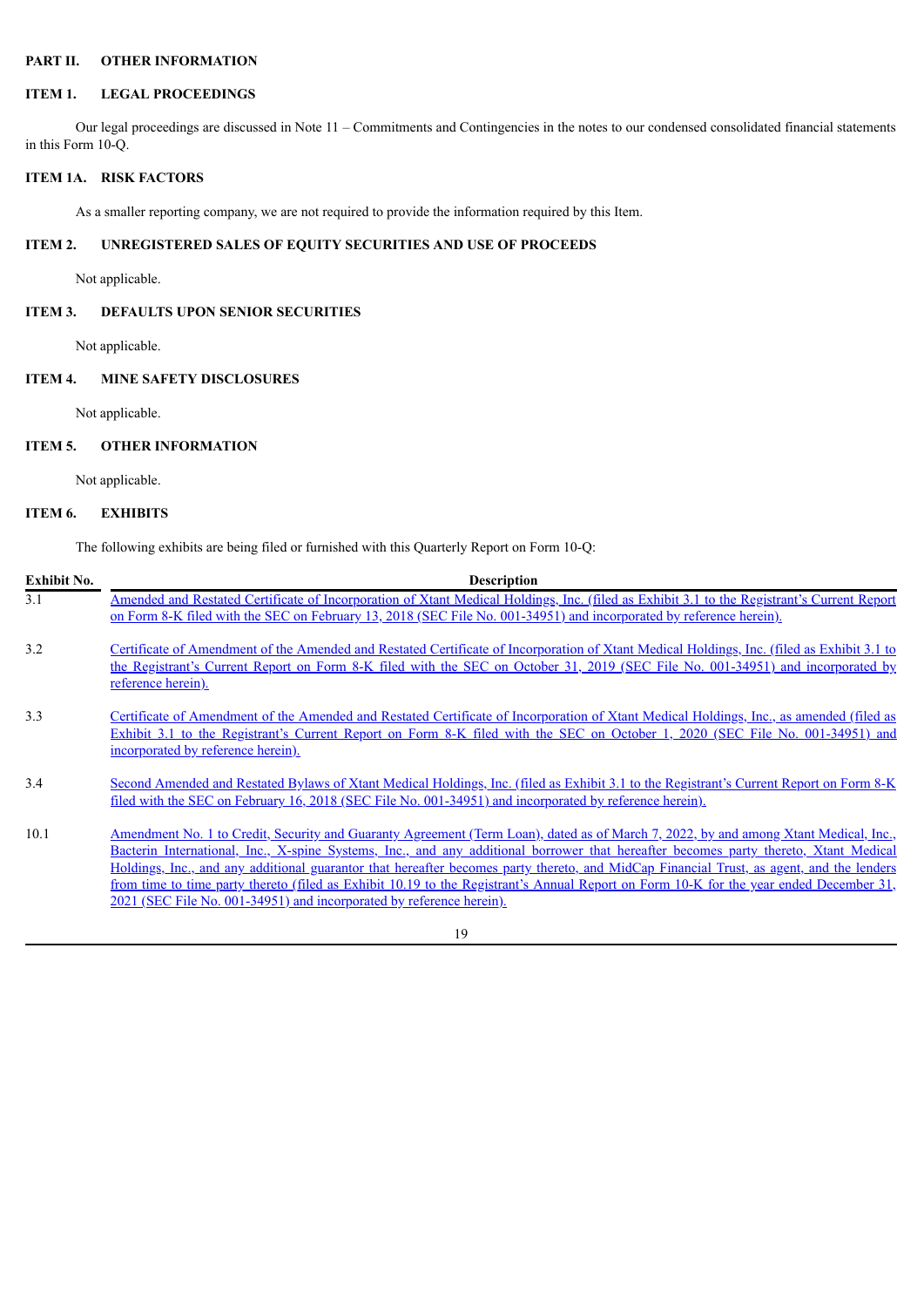| Exhibit No. | <b>Description</b>                                                                                                                                                                                                                                                                                                                                                                                                                                                                                                                                                                                                                              |
|-------------|-------------------------------------------------------------------------------------------------------------------------------------------------------------------------------------------------------------------------------------------------------------------------------------------------------------------------------------------------------------------------------------------------------------------------------------------------------------------------------------------------------------------------------------------------------------------------------------------------------------------------------------------------|
| 10.2        | Amendment No. 1 to Credit, Security and Guaranty Agreement (Revolving Loan), dated as of March 7, 2022, by and among Xtant Medical,<br>Inc., Bacterin International, Inc., X-spine Systems, Inc., and any additional borrower that hereafter becomes party thereto, Xtant Medical<br>Holdings, Inc., and any additional guarantor that hereafter becomes party thereto, and MidCap Financial Trust, as agent, and the lenders<br>from time to time party thereto (filed as Exhibit 10.20 to the Registrant's Annual Report on Form 10-K for the year ended December 31,<br>2021 (SEC File No. 001-34951) and incorporated by reference herein). |
| 10.3        | Resignation Agreement and Release dated as of January 28, 2022 between Greg Jensen and Xtant Medical Holdings, Inc. (filed as Exhibit<br>10.10 to the Registrant's Annual Report on Form 10-K for the year ended December 31, 2021 (SEC File No. 001-34951) and incorporated<br>by reference herein).                                                                                                                                                                                                                                                                                                                                           |
| 10.4        | Offer Letter dated as of January 3, 2022 between Xtant Medical Holdings, Inc. and Scott Neils (filed as Exhibit 10.1 to the Registrant's<br>Current Report on Form 8-K filed with the SEC on January 3, 2022 (SEC File No. 001-34951) and incorporated by reference herein)                                                                                                                                                                                                                                                                                                                                                                     |
| 31.1        | Certification of Chief Executive Officer pursuant to Exchange Act Rules 13a-14(a)/15d-14(a), as adopted pursuant to Section 302 of the<br>Sarbanes-Oxley Act of 2002 (filed herewith).                                                                                                                                                                                                                                                                                                                                                                                                                                                          |
| 31.2        | Certification of Chief Financial Officer pursuant to Exchange Act Rules 13a-14(a)/15d-14(a), as adopted pursuant to Section 302 of the<br>Sarbanes-Oxley Act of 2002 (filed herewith).                                                                                                                                                                                                                                                                                                                                                                                                                                                          |
| 32.1        | Certification of Chief Executive Officer pursuant to 18 U.S.C. Section 1350, as adopted pursuant to Section 906 of the Sarbanes-Oxley Act<br>of 2002 (furnished herewith).                                                                                                                                                                                                                                                                                                                                                                                                                                                                      |
| 32.2        | Certification of Chief Financial Officer pursuant to 18 U.S.C. Section 1350, as adopted pursuant to Section 906 of the Sarbanes-Oxley Act<br>of 2002 (furnished herewith).                                                                                                                                                                                                                                                                                                                                                                                                                                                                      |
| 101         | The following materials from Xtant's Quarterly Report on Form 10-Q for the fiscal quarter ended March 31, 2022, formatted in Inline<br>XBRL (Extensible Business Reporting Language): (i) the unaudited Condensed Consolidated Balance Sheets, (ii) the unaudited Condensed<br>Consolidated Statements of Operations, (iii) the unaudited Condensed Consolidated Statements of Equity (Deficit), (iv) the unaudited<br>Condensed Consolidated Statements of Cash Flows, and (v) Notes to Condensed Consolidated Financial Statements (filed herewith).                                                                                          |
| 104         | Cover Page Interactive Data File (embedded within the Inline XBRL document).                                                                                                                                                                                                                                                                                                                                                                                                                                                                                                                                                                    |
|             | 20                                                                                                                                                                                                                                                                                                                                                                                                                                                                                                                                                                                                                                              |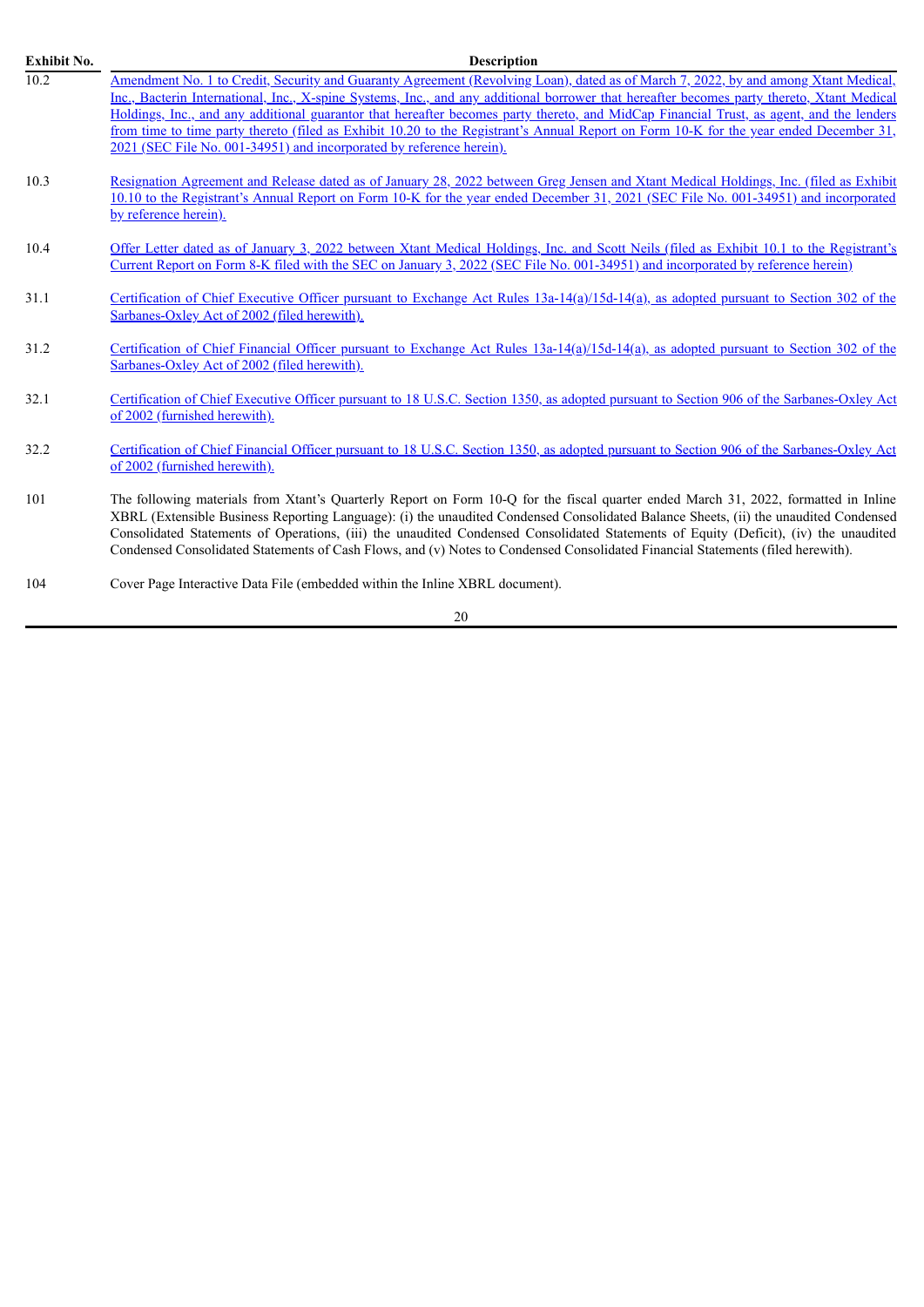## **SIGNATURES**

Pursuant to the requirements of the Securities Exchange Act of 1934, the Registrant has duly caused this report to be signed on its behalf by the undersigned thereunto duly authorized.

|                          | XTANT MEDICAL HOLDINGS, INC.                                   |
|--------------------------|----------------------------------------------------------------|
| Date: May 5, 2022<br>By: | /s/ Sean E. Browne                                             |
|                          | Name: Sean E. Browne                                           |
|                          | Title: President and Chief Executive Officer                   |
|                          | (Principal Executive Officer)                                  |
| Date: May 5, 2022<br>By: | /s/ Scott Neils                                                |
|                          | Name: Scott Neils                                              |
|                          | Title: Interim Chief Financial Officer                         |
|                          | (Principal Financial Officer and Principal Accounting Officer) |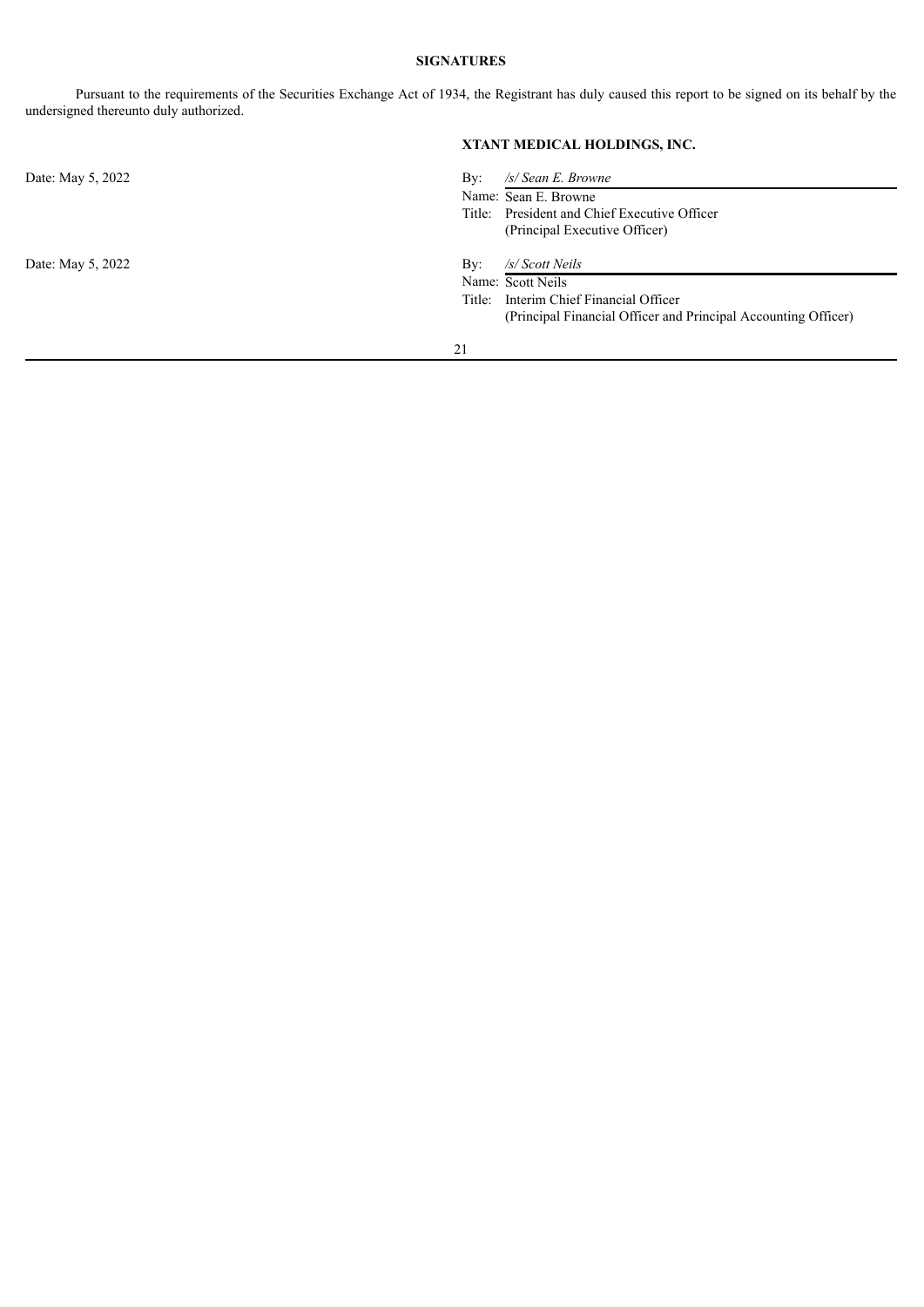## **CERTIFICATION OF CHIEF EXECUTIVE OFFICER PURSUANT TO EXCHANGE ACT RULES 13a-14(a)/15d-14(a), AS ADOPTED PURSUANT TO SECTION 302 OF THE SARBANES-OXLEY ACT OF 2002**

<span id="page-25-0"></span>I, Sean E. Browne, certify that:

- 1. I have reviewed this quarterly report on Form 10-Q of Xtant Medical Holdings, Inc.;
- 2. Based on my knowledge, this report does not contain any untrue statement of a material fact or omit to state a material fact necessary to make the statements made, in light of the circumstances under which such statements were made, not misleading with respect to the period covered by this report;
- 3. Based on my knowledge, the financial statements, and other financial information included in this report, fairly present in all material respects the financial condition, results of operations and cash flows of the registrant as of, and for, the periods presented in this report;
- 4. The registrant's other certifying officer(s) and I are responsible for establishing and maintaining disclosure controls and procedures (as defined in Exchange Act Rules 13a-15(e) and 15d-15(e)) and internal control over financial reporting (as defined in Exchange Act Rules 13a-15(f) and 15d-15(f)) for the registrant and have:
	- (a) Designed such disclosure controls and procedures, or caused such disclosure controls and procedures to be designed under our supervision, to ensure that material information relating to the registrant, including its consolidated subsidiaries, is made known to us by others within those entities, particularly during the period in which this report is being prepared;
	- (b) Designed such internal control over financial reporting, or caused such internal control over financial reporting to be designed under our supervision, to provide reasonable assurance regarding the reliability of financial reporting and the preparation of financial statements for external purposes in accordance with generally accepted accounting principles;
	- (c) Evaluated the effectiveness of the registrant's disclosure controls and procedures and presented in this report our conclusions about the effectiveness of the disclosure controls and procedures, as of the end of the period covered by this report based on such evaluation; and
	- (d) Disclosed in this report any change in the registrant's internal control over financial reporting that occurred during the registrant's most recent fiscal quarter (the registrant's fourth fiscal quarter in the case of an annual report) that has materially affected, or is reasonably likely to materially affect, the registrant's internal control over financial reporting; and
- 5. The registrant's other certifying officer(s) and I have disclosed, based on our most recent evaluation of internal control over financial reporting, to the registrant's auditors and the audit committee of the registrant's board of directors (or persons performing the equivalent functions):
	- (a) All significant deficiencies and material weaknesses in the design or operation of internal control over financial reporting which are reasonably likely to adversely affect the registrant's ability to record, process, summarize and report financial information; and
	- (b) Any fraud, whether or not material, that involves management or other employees who have a significant role in the registrant's internal control over financial reporting.

Date: May 5, 2022 By: */s/ Sean E. Browne*

Sean E. Browne President and Chief Executive Officer (Principal Executive Officer)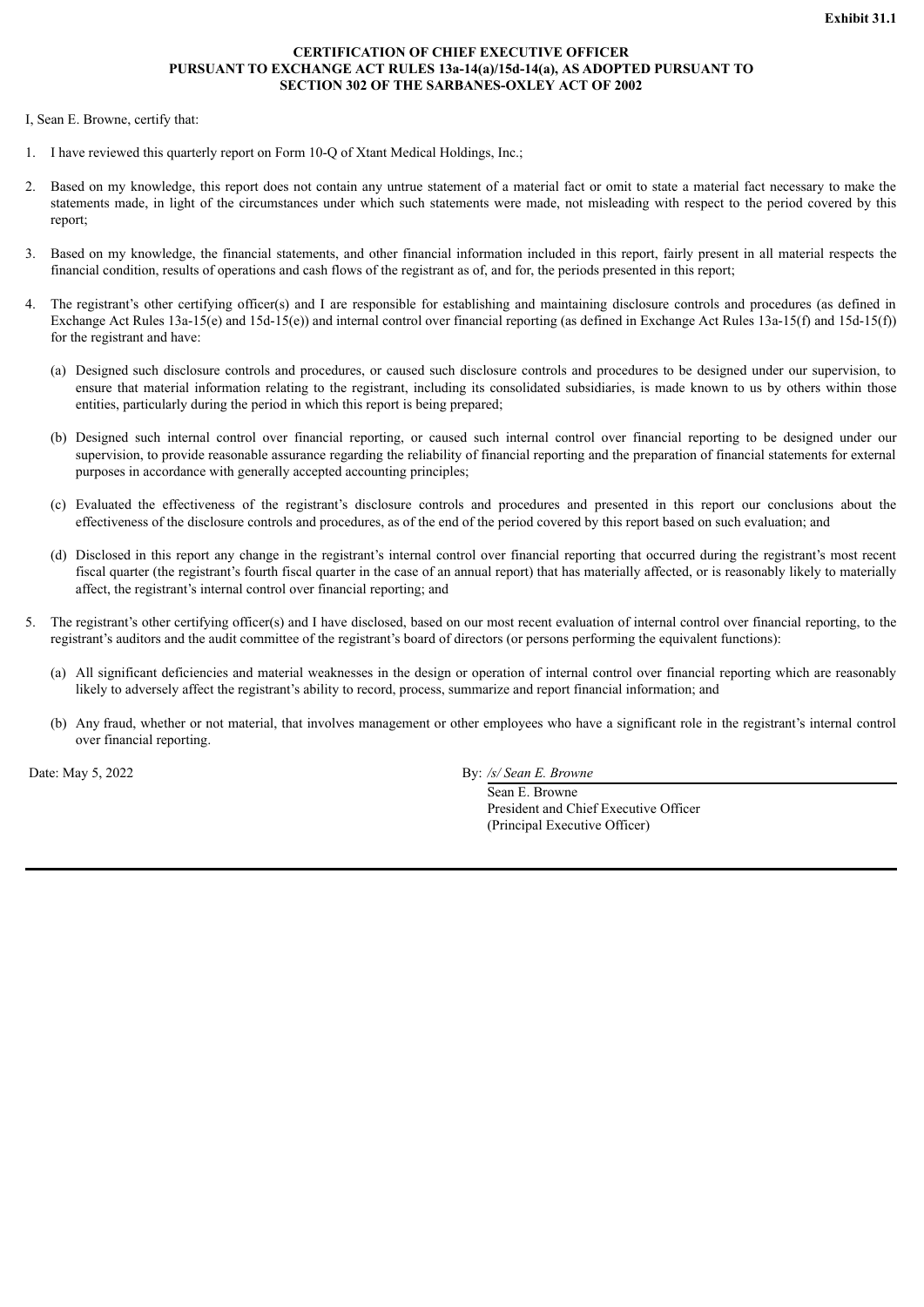## **CERTIFICATION OF CHIEF FINANCIAL OFFICER PURSUANT TO EXCHANGE ACT RULES 13a-14(a)/15d-14(a), AS ADOPTED PURSUANT TO SECTION 302 OF THE SARBANES-OXLEY ACT OF 2002**

<span id="page-26-0"></span>I, Scott Neils, certify that:

- 1. I have reviewed this quarterly report on Form 10-Q of Xtant Medical Holdings, Inc.;
- 2. Based on my knowledge, this report does not contain any untrue statement of a material fact or omit to state a material fact necessary to make the statements made, in light of the circumstances under which such statements were made, not misleading with respect to the period covered by this report;
- 3. Based on my knowledge, the financial statements, and other financial information included in this report, fairly present in all material respects the financial condition, results of operations and cash flows of the registrant as of, and for, the periods presented in this report;
- 4. The registrant's other certifying officer(s) and I are responsible for establishing and maintaining disclosure controls and procedures (as defined in Exchange Act Rules 13a-15(e) and 15d-15(e)) and internal control over financial reporting (as defined in Exchange Act Rules 13a-15(f) and 15d-15(f)) for the registrant and have:
	- (a) Designed such disclosure controls and procedures, or caused such disclosure controls and procedures to be designed under our supervision, to ensure that material information relating to the registrant, including its consolidated subsidiaries, is made known to us by others within those entities, particularly during the period in which this report is being prepared;
	- (b) Designed such internal control over financial reporting, or caused such internal control over financial reporting to be designed under our supervision, to provide reasonable assurance regarding the reliability of financial reporting and the preparation of financial statements for external purposes in accordance with generally accepted accounting principles;
	- (c) Evaluated the effectiveness of the registrant's disclosure controls and procedures and presented in this report our conclusions about the effectiveness of the disclosure controls and procedures, as of the end of the period covered by this report based on such evaluation; and
	- (d) Disclosed in this report any change in the registrant's internal control over financial reporting that occurred during the registrant's most recent fiscal quarter (the registrant's fourth fiscal quarter in the case of an annual report) that has materially affected, or is reasonably likely to materially affect, the registrant's internal control over financial reporting; and
- 5. The registrant's other certifying officer(s) and I have disclosed, based on our most recent evaluation of internal control over financial reporting, to the registrant's auditors and the audit committee of the registrant's board of directors (or persons performing the equivalent functions):
	- (a) All significant deficiencies and material weaknesses in the design or operation of internal control over financial reporting which are reasonably likely to adversely affect the registrant's ability to record, process, summarize and report financial information; and
	- (b) Any fraud, whether or not material, that involves management or other employees who have a significant role in the registrant's internal control over financial reporting.

Date: May 5, 2022 By: */s/ Scott Neils* 

Scott Neils Interim Chief Financial Officer (Principal Financial Officer)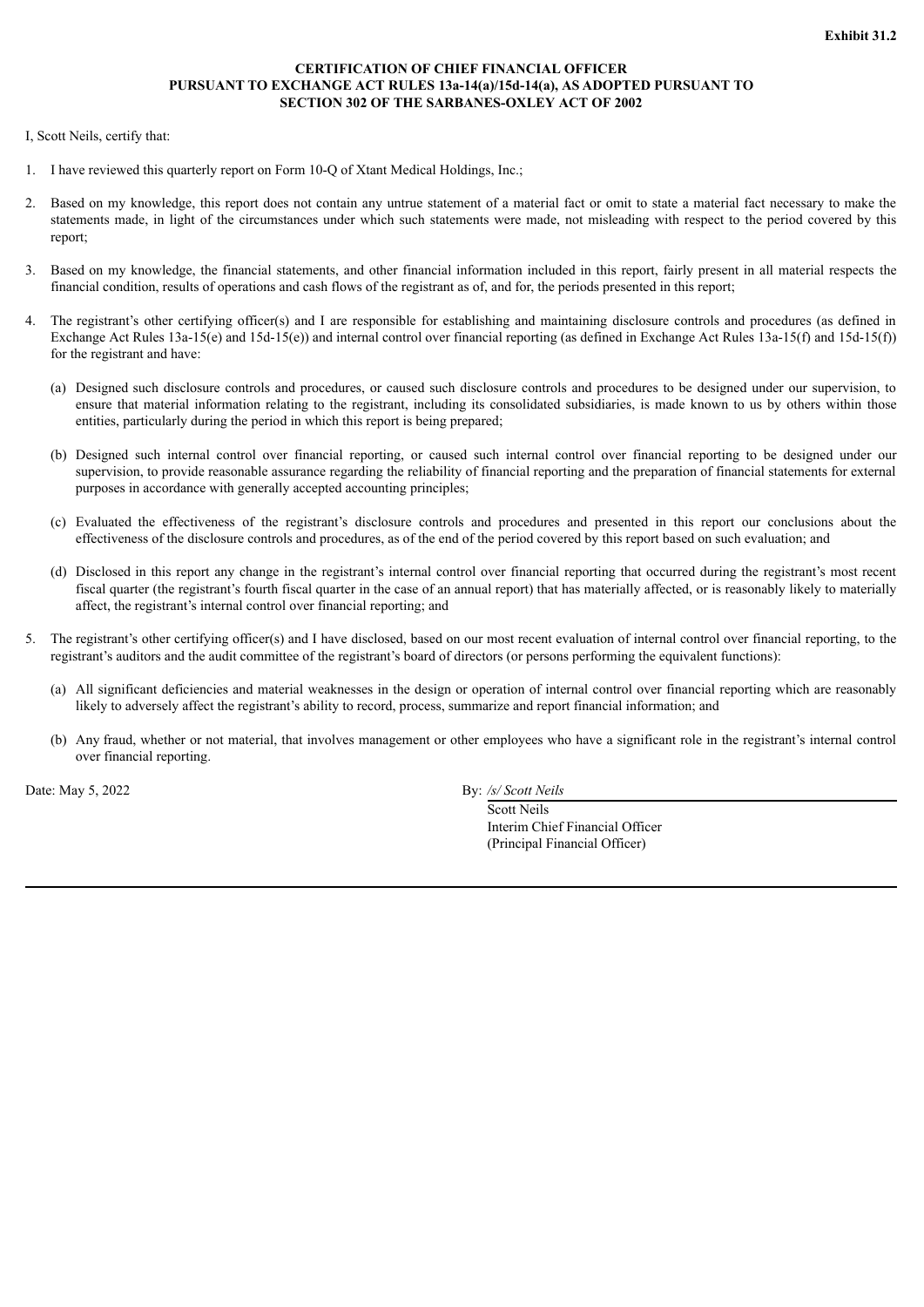#### <span id="page-27-0"></span>**CERTIFICATION OF CHIEF EXECUTIVE OFFICER PURSUANT TO 18 U.S.C. SECTION 1350, AS ADOPTED PURSUANT TO SECTION 906 OF THE SARBANES-OXLEY ACT OF 2002**

In connection with the Quarterly Report on Form 10-Q for the quarterly period ended March 31, 2022 of Xtant Medical Holdings, Inc. (the "Company"), as filed with the Securities and Exchange Commission on the date hereof (the "Report"), I, Sean E. Browne, President and Chief Executive Officer of the Company, certify, pursuant to 18 U.S.C. Section 1350, as adopted pursuant to Section 906 of the Sarbanes-Oxley Act of 2002, that, to the best of my knowledge and belief:

- (1) The Report fully complies with the requirements of Section 13(a) or 15(d) of the Securities Exchange Act of 1934; and
- (2) The information contained in the Report fairly presents, in all material respects, the financial condition and results of operations of the Company.

May 5, 2022 */s/ Sean E. Browne*

Sean E. Browne President and Chief Executive Officer (Principal Executive Officer)